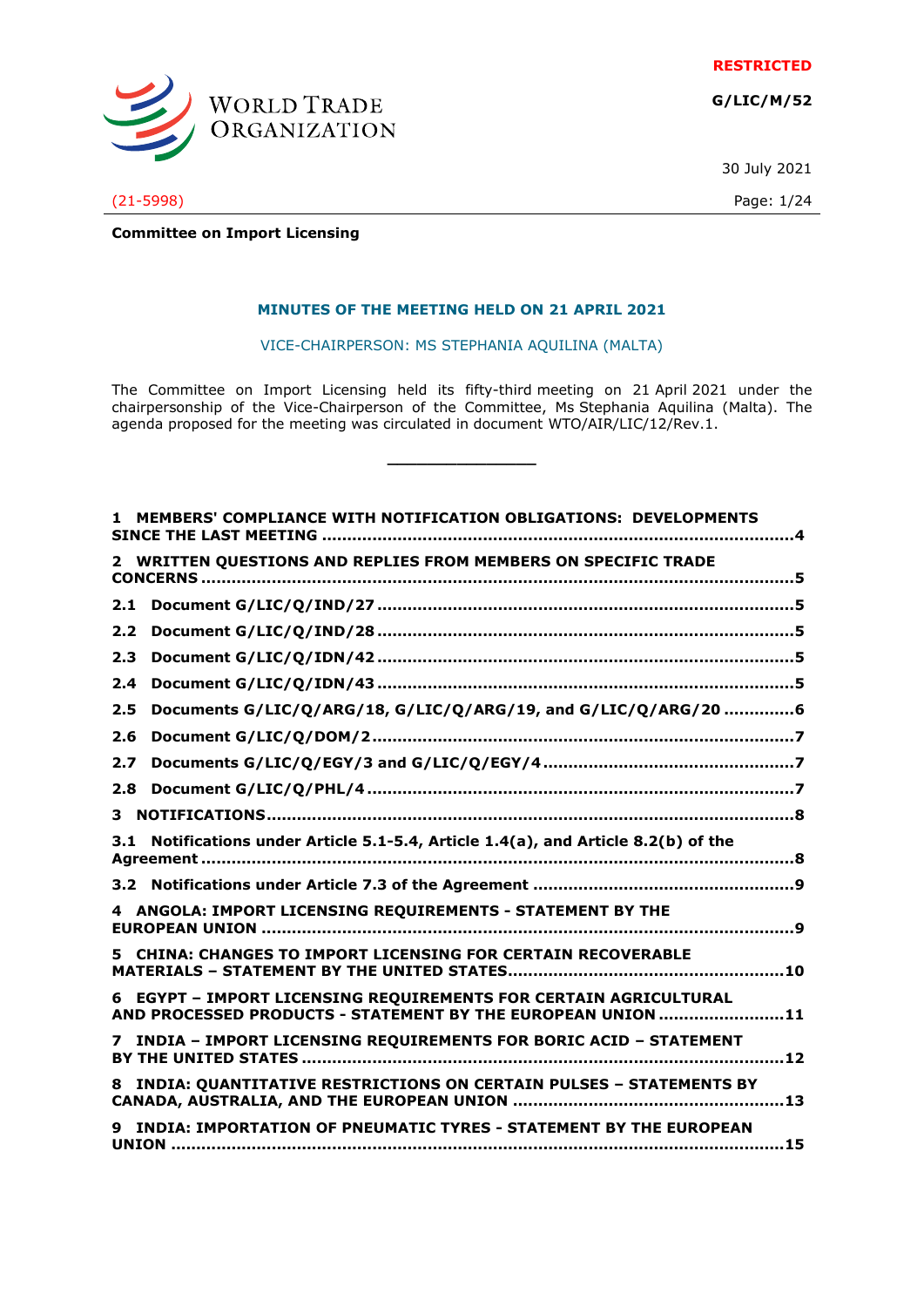G/LIC/M/52

#### - 2 -

| 10 INDONESIA - IMPORT LICENSING REGIME FOR CELL PHONES, HANDHELD<br>COMPUTERS AND TABLETS - STATEMENT BY THE UNITED STATES17 |
|------------------------------------------------------------------------------------------------------------------------------|
| <b>INDONESIA: IMPORT LICENSING RESTRICTING POLICIES AND PRACTICES -</b><br>11                                                |
| INDONESIA: IMPORT RESTRICTION: COMPULSORY REGISTRATION BY<br>12                                                              |
| <b>INDONESIA: IMPORT LICENSING REGIME FOR CERTAIN TEXTILE PRODUCTS -</b><br>13.<br>19                                        |
| <b>INDONESIA: IMPORT RESTRICTION ON AIR CONDITIONERS - STATEMENTS</b><br>14                                                  |
| 15 THAILAND: IMPORTATION OF FEED WHEAT - STATEMENT BY THE EUROPEAN                                                           |
| 16 IMPROVING TRANSPARENCY IN NOTIFICATION PROCEDURES OF THE                                                                  |
|                                                                                                                              |
| 16.2                                                                                                                         |
| 16.3                                                                                                                         |
| Challenges relating to completing the annual questionnaire under Article 7.322<br>16.4                                       |
| 17 <sub>1</sub>                                                                                                              |
| 18                                                                                                                           |
| 19                                                                                                                           |
|                                                                                                                              |
| Members' profiles and Secretariat analysis of import licensing procedures in<br>19.2                                         |
|                                                                                                                              |
|                                                                                                                              |

The Chairperson opened the meeting by observing that, due to the COVID-19 travel and meeting restrictions, the meeting would take place in virtual mode only. She informed Members that, due to a family-related emergency, the Chairperson of the Committee, Dr Irfan Muhammad (Pakistan), could not be present in Geneva to chair the meeting. For this reason, Dr Muhammad had requested her to chair the meeting on his behalf, in her capacity as Vice-Chairperson of the Committee.

1.1. The Chairperson recalled that the meeting's proposed agenda was contained in the Airgram, document WTO/AIR/LIC/12/Rev.1. At the same time, she noted that the European Union wished to withdraw Agenda Item 7, concerning the importation of ceramics into Egypt.

1.2. The representative of Indonesia said that his delegation wished to include an item under "Other Business" regarding certain trade concerns Indonesia had in respect of Sri Lanka's ban on the importation of palm oil.

1.3. The Chairperson proposed the inclusion of two items under "Other Business", namely: (i) the Import Licensing Notifications Workshop; and (ii) two Secretariat papers on Members' profiles and Secretariat analysis of import licensing procedures in five sectors.

1.4. The agenda was adopted with the changes proposed.

1.5. After the agenda had been adopted, the representative of Sri Lanka objected to the inclusion in the agenda of the item proposed by Indonesia under "Other Business" regarding Sri Lanka. She noted that, while Indonesia had indicated to Sri Lanka that it would be raising this issue, it had done so only on the day of the meeting itself, regrettably. She noted that her delegation was small and lacked the capacity to make representations everywhere. She reiterated that Sri Lanka could not agree to the adoption of the agenda.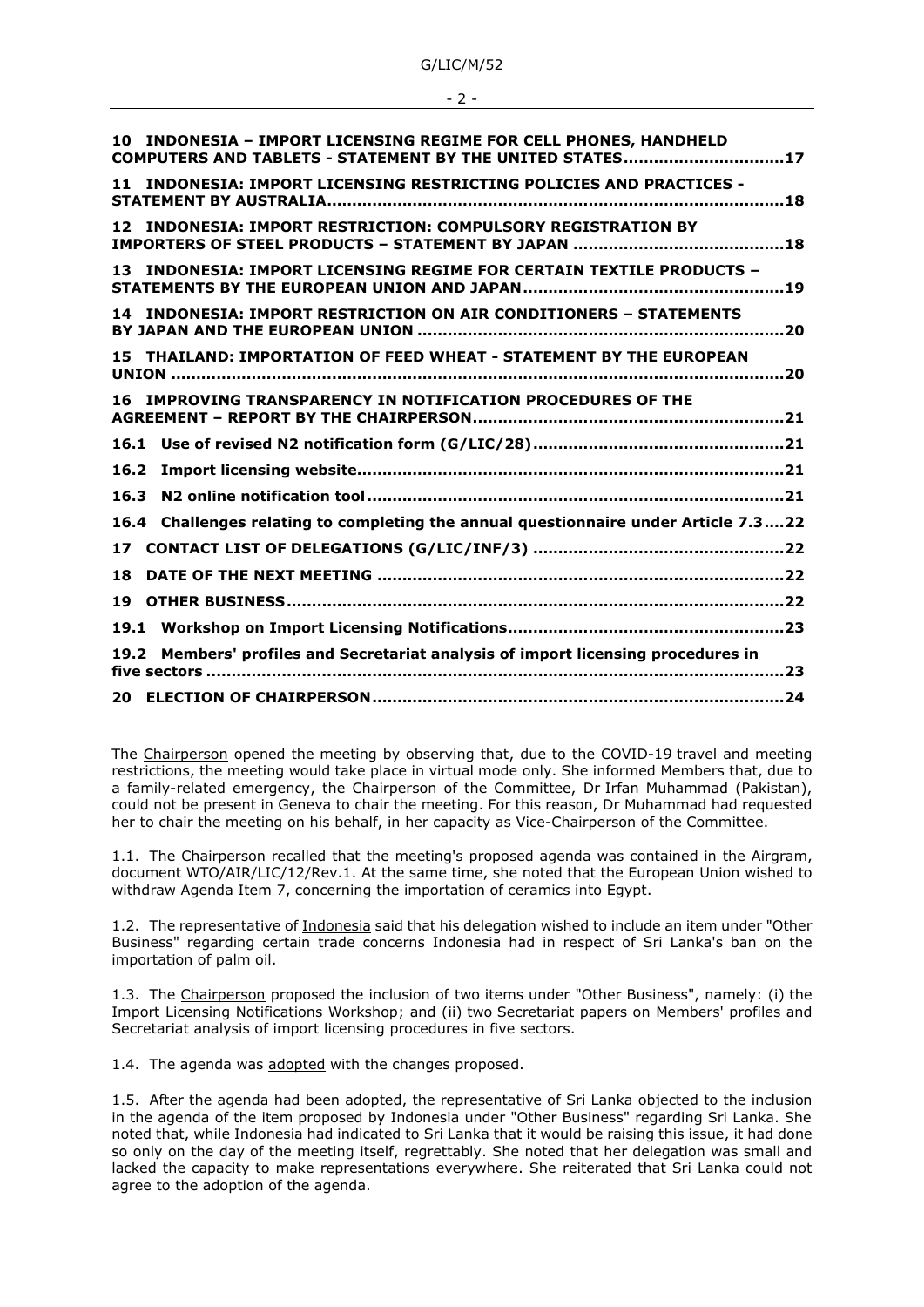1.6. The Chairperson noted that the agenda had already been adopted and suggested that Sri Lanka and Indonesia discuss the issue bilaterally and update the Committee accordingly.

1.7. The representative of Sri Lanka requested the Secretariat to read out the Committee's rules of procedures, and noted that there had to be prior notification to a Member if another Member wished to raise an issue concerning it under "Other Business". She considered that the decision to continue with the meeting was harsh on a small delegation such as hers, given that Indonesia had raised this issue against Sri Lanka without prior notice.

1.8. The representative of Indonesia responded that the agenda had already been adopted and that they had followed all of the procedures required to insert the item under "Other Business". Therefore, they intended to raise their concerns under this agenda item. He noted that Sri Lanka could respond to Indonesia's concerns at the current meeting or else bilaterally at a later stage, before the next meeting, and that that they remained open to any communication on this matter.

1.9. The representative of the European Union stated that she fully understood Sri Lanka's position. She added that, while a Member was permitted to insert any item under "Other Business", there was no expectation that a discussion would take place on that item or that the Member to whom the question had been addressed would respond to it.

1.10. Responding to Sri Lanka's request, a representative of the Secretariat read out to the Committee the relevant rules of procedure of the Committee on Import Licensing, namely:

#### Rule 6

The first item of business at each meeting shall be the consideration and approval of the agenda. Representatives may suggest amendments to the proposed agenda, or additions to the agenda under "Other Business". Representatives shall provide the Chairperson or the Secretariat, and the other Members directly concerned, whenever possible, advance notice of items intended to be raised under "Other Business".

## Rule 25

Representatives should avoid unduly long debates under "Other Business". Discussions on substantive issues under "Other Business" shall be avoided, and the Committee on Import Licensing shall limit itself to taking note of the announcement by the sponsoring delegation, as well as any reactions to such an announcement by other delegations directly concerned.

## Rule 26

While the Committee on Import Licensing is not expected to take action in respect of an item introduced as "Other Business", nothing shall prevent the Committee on Import Licensing, if it so decides, to take action in respect of any such item at a particular meeting, or in respect of any item for which documentation was not circulated at least ten calendar days in advance.

1.11. The representative of Sri Lanka observed that, according to the rules of procedure of the Committee, there was a best endeavour obligation to provide advance notice to the Member concerned when an item was proposed under "Other Business". Nevertheless, Indonesia had not informed Sri Lanka that they had intended to raise this issue in the Committee on Import Licensing under "Other Business". In this respect, she noted that, had Indonesia informed them that they had intended to raise the issue, they would have received feedback from Capital and been prepared to respond. She considered it very unfortunate that Indonesia had not shared any prior information with her delegation; therefore, allowing Indonesia to retain this item on the agenda would create a very bad precedent. She added that her delegation was not present at the meeting when the agenda had been adopted; for this reason, Sri Lanka had not been in a position to oppose its adoption at that time. In conclusion, she requested the Chairperson to take account of the situation in a fair decision.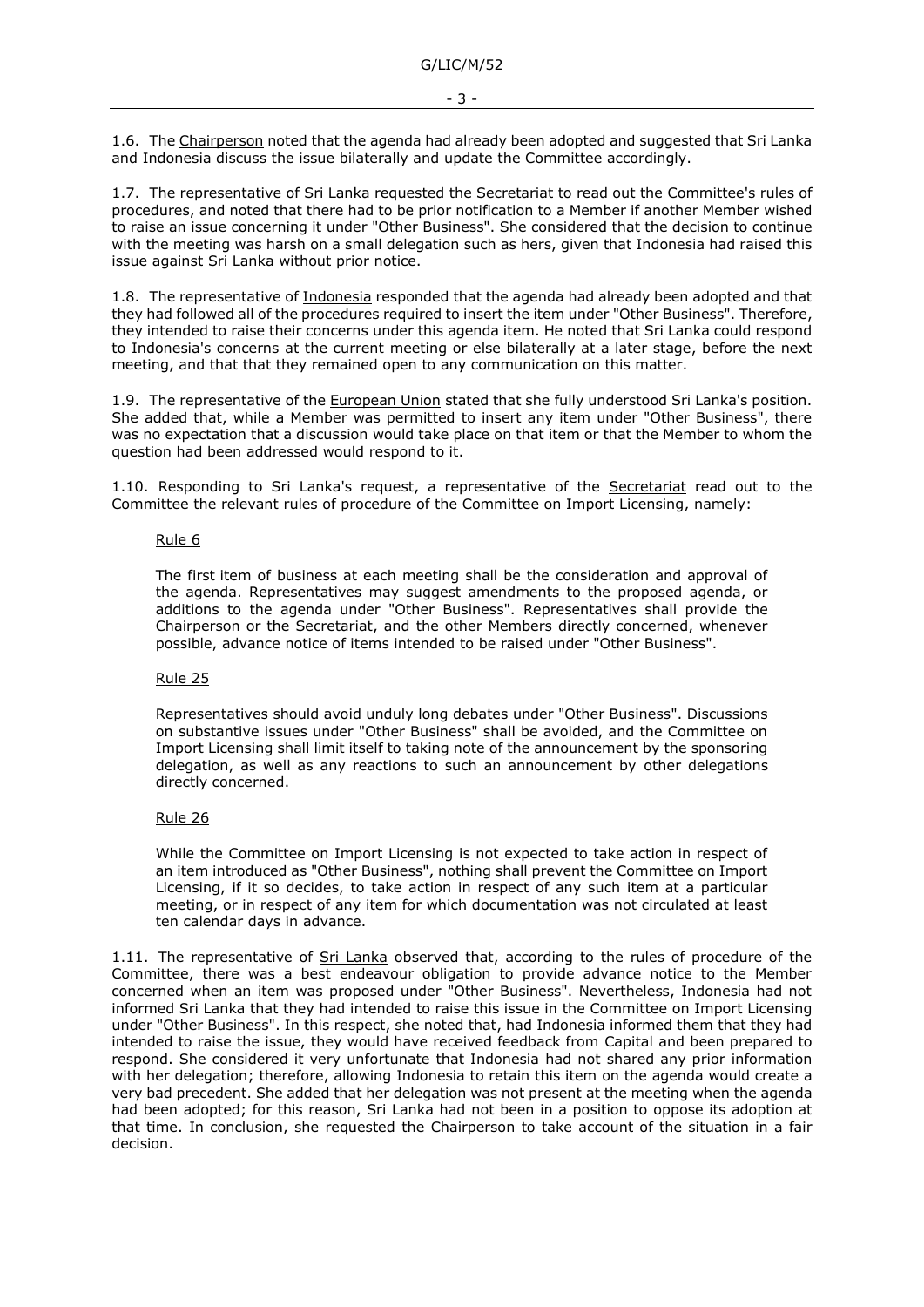1.12. The Chairperson thanked the representative of Sri Lanka for her statement and offered to meet Sri Lanka and Indonesia later that day to discuss the matter further. <sup>1</sup> At the same time, she encouraged Indonesia to reach out to Sri Lanka on this issue with a view to them resolving it bilaterally.

1.13. The Committee took note of the statements made.

## <span id="page-3-0"></span>**1 MEMBERS' COMPLIANCE WITH NOTIFICATION OBLIGATIONS: DEVELOPMENTS SINCE THE LAST MEETING**

1.1. The Chairperson stated that she had been informed by the Secretariat that, to date, a total of 87 notifications had been received under various provisions of the Import Licensing Agreement since the Committee's previous meeting, 85 of which had been listed in the Airgram for consideration at that day's meeting. New N/3 notifications had been received by the Secretariat before the meeting from Honduras (document G/LIC/N/3/HND/12) and Norway (document G/LIC/N/3/NOR/10). These documents had arrived after the Airgram had been issued and they would therefore be reviewed at the Committee's next meeting.

1.2. The Chairperson highlighted that, as of the date of that meeting, 13 Members had not yet submitted any notification under any provision of the Agreement since joining the WTO. A total of 23 Members had not yet submitted any reply to the annual questionnaire under Article 7.3 of the Agreement, including the 13 Members just mentioned. For the sake of transparency, she urged all Members on the list to submit their notifications as soon as possible.

1.3. She also recalled that submitting replies to the annual questionnaire under Article 7.3 of the Agreement was an annual notification obligation for all Members. As of 21 April 2021, only 26 Members had submitted their replies to the questionnaire for 2020, and only eight Members had submitted their replies to the questionnaire for 2021. She stated that transparency was one of the key pillars of the rules–based multilateral trading system and strongly encouraged all those Members that had not yet submitted their replies to the questionnaire for 2021 to do so by the deadline of 30 September 2021.

1.4. She stated that, since the Committee's previous meeting, positive developments had occurred in the area of notifications. First, a number of notifications had been submitted under Articles 1.4(a), 8.2(b), and 5.1-5.4, with a total of 62 new N/1 and N/2 notifications received. Second, all except one of these new N/2 notifications had been submitted using the revised notification form, contained in document G/LIC/28, to notify new import licensing regulations or changes thereof. Third, one Member, Guinea, had notified its import licensing procedures for the first time, thus lowering the number of Members that had not yet submitted any notification under any provision of the Agreement to 13. She thanked all those Members that had submitted their notifications for their efforts and dedication.

1.5. The representative of the United Kingdom noted that this was the first statement made on behalf of the United Kingdom in the Committee on Import Licensing and thanked the Chairperson for her opening remarks with regards to the importance of compliance with notification obligations. She reiterated the United Kingdom's commitment to transparency and notifications and reported that the United Kingdom had notified under Articles 1.4(a) and 8.2(b) and had submitted 11 notifications under Article 5.1 to 5.4 of the Agreement on Import Licensing Procedures. She thanked the Secretariat for their assistance on these notifications and informed the Committee that the United Kingdom would submit its reply to the annual questionnaire in time for the 2021 deadline. She noted that the United Kingdom recognized the work of this Committee in strengthening transparency by streamlining existing notification obligations and through the creation of the import licensing website. Finally, she said that her delegation would endeavour to work with WTO Members on existing initiatives to ensure that import licensing was simple, transparent, and predictable, and not an obstacle to trade.

1.6. The Committee took note of the statements made.

 $1$  For scheduling reasons, this meeting did not take place.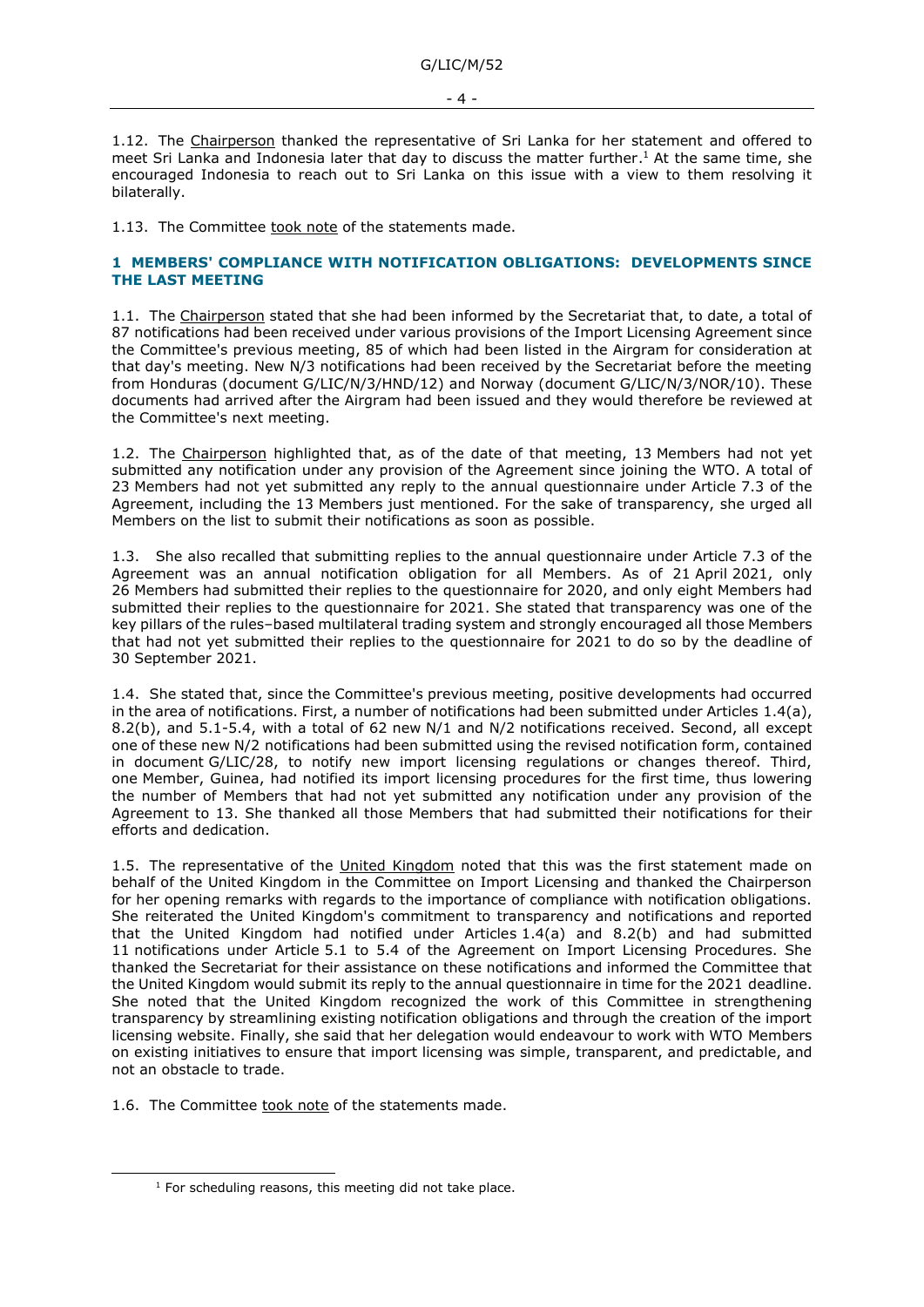#### - 5 -

## <span id="page-4-0"></span>**2 WRITTEN QUESTIONS AND REPLIES FROM MEMBERS ON SPECIFIC TRADE CONCERNS**

# <span id="page-4-1"></span>**2.1 Document G/LIC/Q/IND/27**

2.1. The representative of the European Union stated that they would address their questions to India contained in document G/LIC/Q/IND/27 under agenda items 9 and 10. Similarly, they would also comment on their questions to Indonesia contained in document G/LIC/Q/IDN/43 under agenda items 14 and 15.

## <span id="page-4-2"></span>**2.2 Document G/LIC/Q/IND/28**

2.2. The representative of Canada recalled that they had posed a series of questions to India regarding its quantitative restrictions on dried peas, which had been scheduled to expire on 31 March 2021. He noted that these quantitative restrictions had been in place continuously for the past three years. He asked India if the quantitative restrictions had in fact ended on 31 March of this year or if they had been extended. He also asked India to elaborate on potential increases to the quantitative restrictions for yellow peas, which were currently set at zero tonnes. Finally, he asked India how this measure could be considered temporary, given that it had been place for three continuous years.

2.3. The representative of India thanked the delegation of Canada for its continued interest in this issue. He responded that his delegation had transmitted these questions to Capital and were awaiting a response.

## <span id="page-4-3"></span>**2.3 Document G/LIC/Q/IDN/42**

2.4. The representative of Japan said that his delegation appreciated Indonesia's written replies and recognized that an import permit for Japanese rice had finally been issued in January 2021. Meanwhile, his delegation requested Indonesia to ensure that the normal duration from application to issuance of import permits was three days, as clearly stated in Indonesia's written reply. His delegation also requested Indonesia to notify the procedures for import permits as import licensing procedures to ensure transparency.

2.5. The representative of Indonesia responded to Japan's concern regarding its import licensing for japonica rice. He recalled that his delegation had already submitted its written replies to Japan's questions on the importation of japonica rice. In addition, he said that Indonesia had issued import approvals regarding the importation of japonica rice originating from several countries, including Japan. Furthermore, from January until April 2021, Indonesia had issued three new import approvals regarding japonica rice. He concluded by saying that, based on that data, Indonesia had never restricted the importation of japonica rice, including that originating from Japan; indeed, on several occasions, they had had been made aware of Japanese satisfaction with the Indonesian government's handling of the issue of the importation of japonica rice, which had been based purely on business decisions. His delegation hoped that, in the future, trade cooperation between Indonesia and Japan could be increased, to their mutual benefit.

## <span id="page-4-4"></span>**2.4 Document G/LIC/Q/IDN/43**

2.6. The representative of Indonesia thanked the European Union for its concern regarding Indonesia's import licensing regimes for textile and textile products, footwear, electronics, bicycles/tricycles and alcoholic beverages, which had been submitted through document G/LIC/Q/IDN/43. He said that his delegation was still coordinating amongst several government agencies in preparing Indonesia's written replies to the European Union's questions on all of these matters.

2.7. Regarding certain imports subject to Regulation No. 68/2020, he said that his government intended to ensure that the administration of the surveillance of the incoming goods could be carried out in accordance with the standards of the specified port of destinations. Regarding the import clarification provisions, he said that the Indonesian government had to ensure that certain incoming goods met these requirements both in quality and quantity. Regarding the import plan obligation, he said that Indonesia needed the data to project the future utilization of import approvals. Finally, regarding the importation of alcoholic beverages, he said that his delegation found no barriers to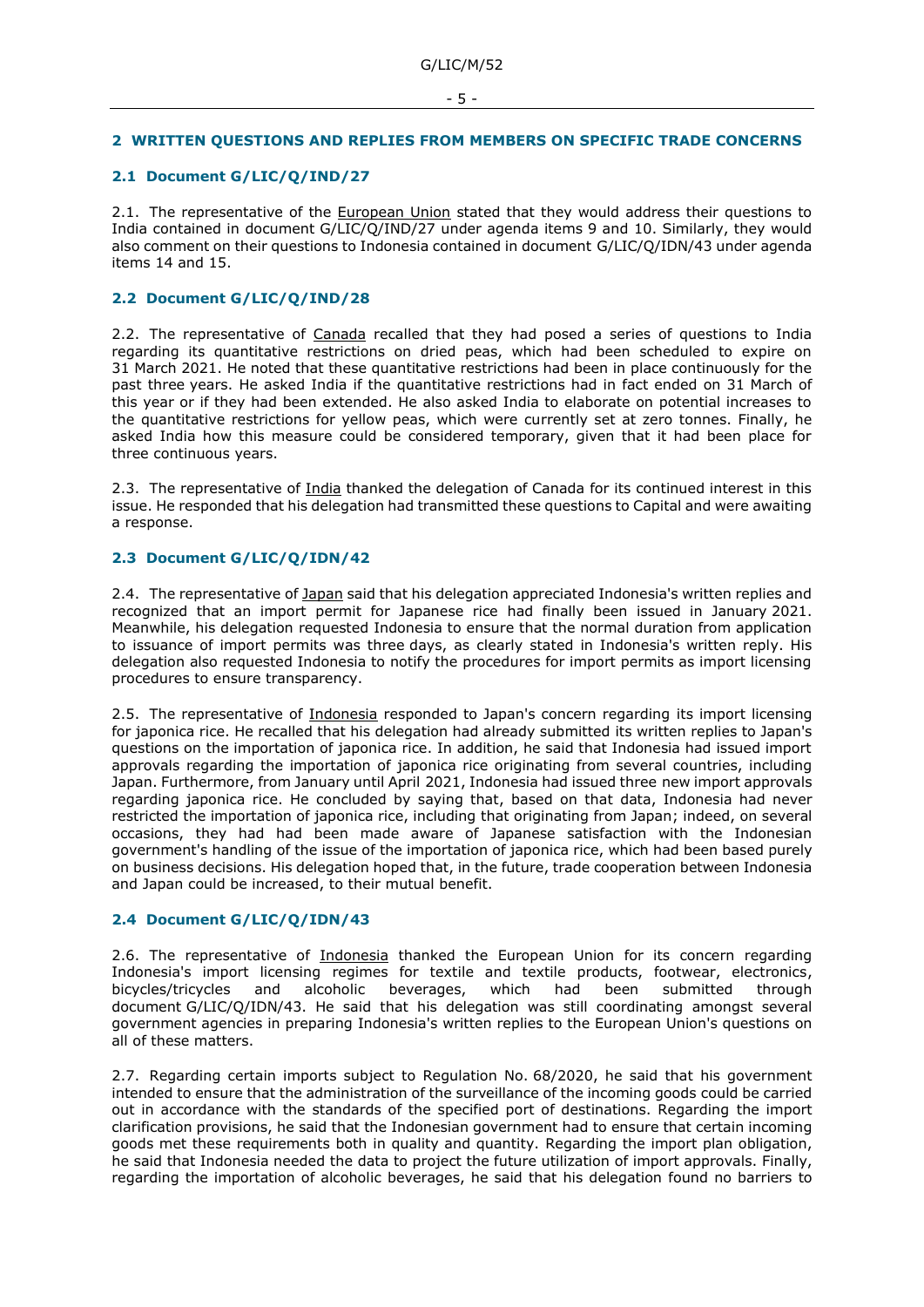- 6 -

EU alcoholic beverages entering Indonesia's market. He noted that, between January and April 2021, Indonesia had issued 13 import approvals on alcoholic beverages originating from several countries, including the European Union. He concluded that, in view of his delegation, the utilization of import approvals relating to alcoholic beverages, whether originating from the European Union or not, was based on business-to-business decisions by the business entities or importers themselves.

## <span id="page-5-0"></span>**2.5 Documents G/LIC/Q/ARG/18, G/LIC/Q/ARG/19, and G/LIC/Q/ARG/20**

2.8. The representative of the United States thanked Argentina for its written replies to the questions posed by her delegation in document G/LIC/Q/ARG/19. She said that the answers provided had clarified a number of recent changes and demonstrated the value of transparency through this Committee. As a follow-up, she stated that the United States wished to draw Members' attention to some additional US questions, which her delegation had submitted in document G/LIC/Q/ARG/20. She said that her delegation would appreciate receiving a written response to those questions from the government of Argentina as soon as possible.

2.9. The representative of the United Kingdom thanked the United States for its written and follow-up questions relating to Argentina's import licensing system. She said that her delegation was also interested in the issues raised by the United States, in particular regarding the processing times for import licences in Argentina and the approval processes and requirements. She thanked Argentina for their written responses to date and looked forward to further replies.

2.10. The representative of Colombia highlighted the usefulness and relevance of the compilation of questions and answers prepared by the Secretariat (document G/LIC/W/51/Rev.4). She said that this was an important transparency tool, which facilitated the Committee's task in following up on specific trade concerns and in gathering information and additional details from Members.

2.11. On this specific agenda point, she said that her delegation was grateful to the United States for drawing the Committee's attention to this matter by circulating various documents containing questions about Argentina's import licensing regime. She also thanked Argentina for the opportunities for bilateral dialogue, both in Buenos Aires and Geneva, and for Argentina's written answers and recent notifications, which appeared on the meeting's agenda under item 3. She said that her delegation had been made aware of the fact that, for several months, firms exporting to the Argentinian market had experienced difficulties in relation to import procedures. In particular, she noted that there were constant changes in the procedures as well as delays by the authorities in the deadline for granting licences, even though firms were complying with all the requirements and documentation. She noted that, in some cases, there had been delays of more than 60 days in approving licences, without an indication being given of the reasons for such delays or of the details for completing the proceedings. She called particular attention to the fact that some licences, which had previously taken not more than 72 hours to be approved, now took more than 60 days, again without any explanation being given. In addition to these delays in approving licences, the current regime limited the validity of import licences to 90 calendar days, which was a substantial reduction from the validity of 180 calendar days under the previous regime. This situation did not ensure predictability in foreign trade transactions and exposed entrepreneurs to great uncertainty and high costs.

2.12. She requested Argentina to disclose the details of its procedures for granting licences as well as the objectives of the policy for implementing the system. Her delegation also wished to find out more about the universe of tariff headings covered by the import licensing requirements and the criteria for determining which products were included under this regime. Finally, she indicated that her delegation hoped to receive answers to its questions within a short time-frame and invited Argentina to continue the constructive dialogue that existed between their respective authorities.

2.13. The representative of Argentina expressed gratitude to the delegations of the United Kingdom, the United States, and Colombia, for their questions. She said that her delegation had taken note of the questions, which would be studied by specialists in Capital. She indicated that her delegation would provide Argentina's written replies before the Committee's next meeting. Like others, she also considered bilateral discussions among trading partners to be important.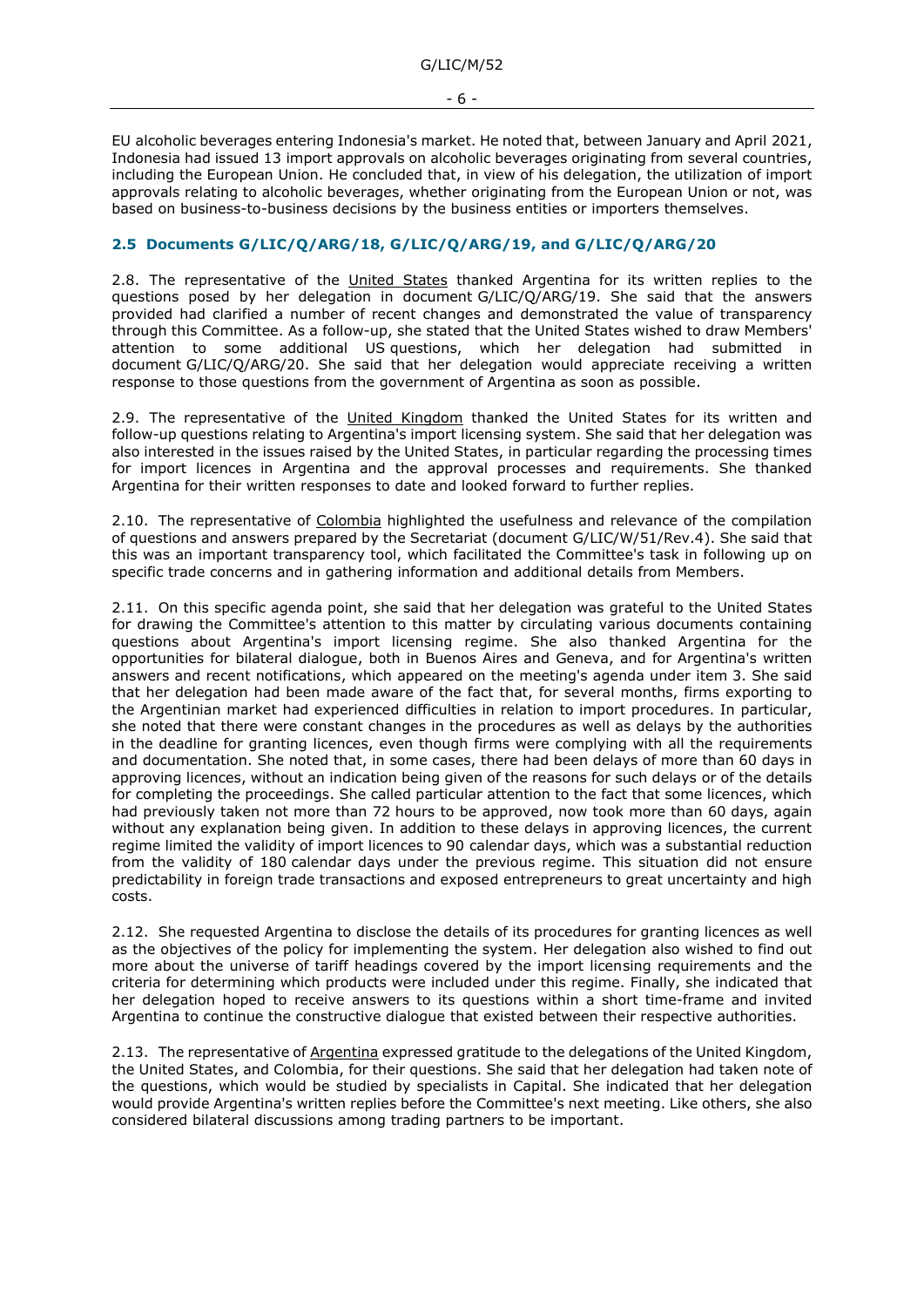## <span id="page-6-0"></span>**2.6 Document G/LIC/Q/DOM/2**

2.14. The representative of the United States drew Members' attention to previously asked questions contained in document G/LIC/Q/DOM/2 and requested that the government of the Dominican Republic respond to these questions in writing and as soon as possible.

2.15. The representative of Colombia recorded her delegation's interest in the questions posed by the United States to the Dominican Republic. She recalled that, at the Committee's previous meeting, they had taken note of and greatly appreciated the information and explanations provided by the Dominican Republic. However, some of the concerns and misgivings that had been mentioned at the time, still remained. She said that her delegation would be grateful for any additional information that could be shared in this Committee, as well as written answers, so that her authorities in Capital could carry out a more detailed analysis.

# <span id="page-6-1"></span>**2.7 Documents G/LIC/Q/EGY/3 and G/LIC/Q/EGY/4**

2.16. The representative of the United States thanked Egypt for its replies to their questions contained in document G/LIC/Q/EGY/3. They had received these replies on the previous day and were reviewing them. She said that her delegation would revert to the Committee with any further questions it may have.

2.17. The representative of the European Union recalled that they had submitted questions, contained in document G/LIC/Q/EGY/4, in September 2020; her delegation was looking forward to receiving Egypt's replies as soon as possible.

2.18. The representative of Egypt thanked the United States and the European Union for the questions raised and said that her delegation stood ready to engage with the United States on any further follow-up questions. She also noted that, on the day prior to the meeting, her delegation had submitted to both delegations concerned, and to the Secretariat, its responses to the questions raised by the United States and by the European Union.<sup>2</sup>

# <span id="page-6-2"></span>**2.8 Document G/LIC/Q/PHL/4**

2.19. The representative of the United States drew Members' attention to its previously asked questions in document G/LIC/Q/PHL/4 and requested that the government of the Philippines respond to these questions in writing as soon as possible.

2.20. The representative of the Philippines replied that her Capital was still working on its responses to the written questions circulated in document G/LIC/Q/PHL/4. Nevertheless, she could provide certain initial information regarding the sanitary and phytosanitary import clearances (SPSICs) being issued by her authorities.

2.21. She said that the SPSIC system aimed at ensuring that agricultural and fisheries commodities imported into the Philippines complied with relevant SPS measures. Such documentary system also prescribed post-entry conditions to be complied with by an importer in order to maintain the safety, quality, fitness, and suitability of the imported products or commodities for their intended purposes. She noted that the process of issuance of SPSICs was outlined in the rules and regulations for importation of agricultural and fisheries commodities, as contained in the following administrative orders:

- (a) Department of Agriculture Administrative Order (DA-AO) No. 8, series of 2009 (Rules and Regulations Governing the Importation of Agricultural and Fish and Fishery/Aquatic Products, Fertilizers, Pesticides and Other Agricultural Chemicals, Veterinary Drugs and Biological Products into the Philippines); and
- (b) Department of Agriculture Administrative Order (DA-AO) No. 9, series of 2010 (Department of Agriculture Administrative Order No. 8, series of 2009, as amended).

<sup>2</sup> Documents G/LIC/Q/EGY/5 and G/LIC/Q/EGY/6.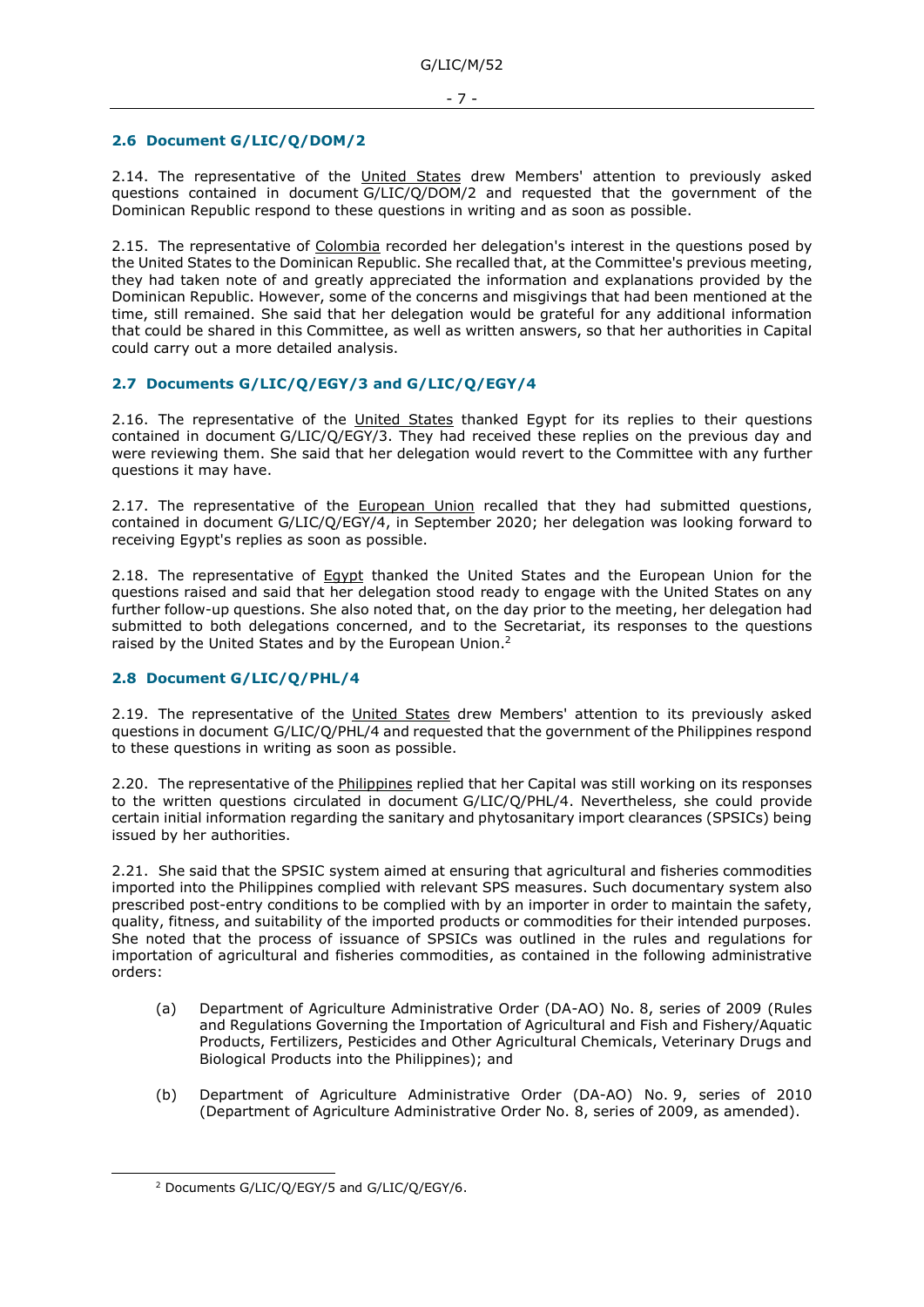2.22. She stated that her delegation had taken note of the United States' continued interest in this issue and assured the United States of her delegation's cooperation in providing further information and responses within a reasonable period of time, in addition to those that they had already conveyed.

2.23. The Chairperson encouraged all Members to follow the procedures established in document G/LIC/4, and to make good use of this Committee to clarify any issue regarding other Members' notifications on import licensing procedures.

2.24. The Committee took note of the statements made.

## <span id="page-7-0"></span>**3 NOTIFICATIONS**

#### <span id="page-7-1"></span>**3.1 Notifications under Article 5.1-5.4, Article 1.4(a), and Article 8.2(b) of the Agreement**

3.1. The Chairperson informed Members that one N/1 notification and 61 N/2 notifications, submitted by 13 Members, had been listed for the Committee's consideration at the meeting. This was a good number of N/1 and N/2 notifications, over a period of six months. She noted that the large number of N/2 as compared to N/1 notifications could be explained by the fact that Members were overwhelmingly using the new notification template contained in document G/LIC/28 and were thus fulfilling their notification requirements under Article 1.4(a), Article 8.2(b), and Article 5.1-5.4, with one single notification form, namely the N/2 form. Members had notified new regimes and continued to make great efforts to provide missing information on existing regimes using the new notification form contained in document G/LIC/28. She thanked all those Members that had made efforts to improve the transparency of their respective import licensing regimes.

3.2. In addition, she informed delegations that, due to the large number of notifications on the agenda, and with a view to making the review process as efficient as possible, she would not read out the document symbol of each notification one by one. Instead, she proposed that the Committee review the notifications in groups following a sequence by notifying Member. She noted that this approach did not prevent any Member from raising questions regarding any particular notification under review.

3.3. The following notifications under Article 5.1-5.4, Article 1.4(a), and Article 8.2(b) of the Agreement were reviewed by the Committee: Argentina (G/LIC/N/2/ARG/28/Add.8); Kingdom of Bahrain (G/LIC/N/2/BHR/1 to G/LIC/N/2/BHR/14); Ecuador (G/LIC/N/2/ECU/1); European Union (G/LIC/N/2/EU/14); Israel (G/LIC/N/2/ISR/5); Republic of Korea (G/LIC/N/2/KOR/24 to G/LIC/N/2/KOR/41); Macao, China (G/LIC/N/2/MAC/2); Myanmar (G/LIC/N/2/MMR/3); Philippines (G/LIC/N/2/PHL/140); Chinese Taipei (G/LIC/N/2/TPKM/14 to G/LIC/N/2/TPKM/17); United Kingdom (G/LIC/N/1/GBR/1 and G/LIC/N/2/GBR/1 to G/LIC/N/2/GBR/11); and United States (G/LIC/N/2/USA/4).

3.4. The representative of the Russian Federation welcomed the efforts of the United Kingdom to ensure the implementation of its notification obligations by providing Members with information on its import licensing legislation. She said that, after close consideration of these notifications, the Russian Federation wished to place on record that they had questions regarding one of these documents, namely document G/LIC/N/2/GBR/1. The Russian Federation sought clarification from the United Kingdom regarding goods subject to automatic import licensing and those subject to non-automatic import licensing. Furthermore, she referred to footnote 2 of non-automatic import licensing. Furthermore, she referred to footnote 2 of document G/LIC/N/2/GBR/1, which stated that "[s]ome European Union law was retained in UK law by virtue of the European Union (Withdrawal) Act 2018 and the European Union (Withdrawal Agreement) Act 2020, with minor modifications to ensure operability". Her delegation asked if the United Kingdom intended to notify these modifications.

3.5. The representative of the United Kingdom thanked the Russian Federation for its comments on these specific notifications and said that her delegation would refer these concerns to Capital and respond to them in due course.

3.6. The Committee took note of the notifications and statements made.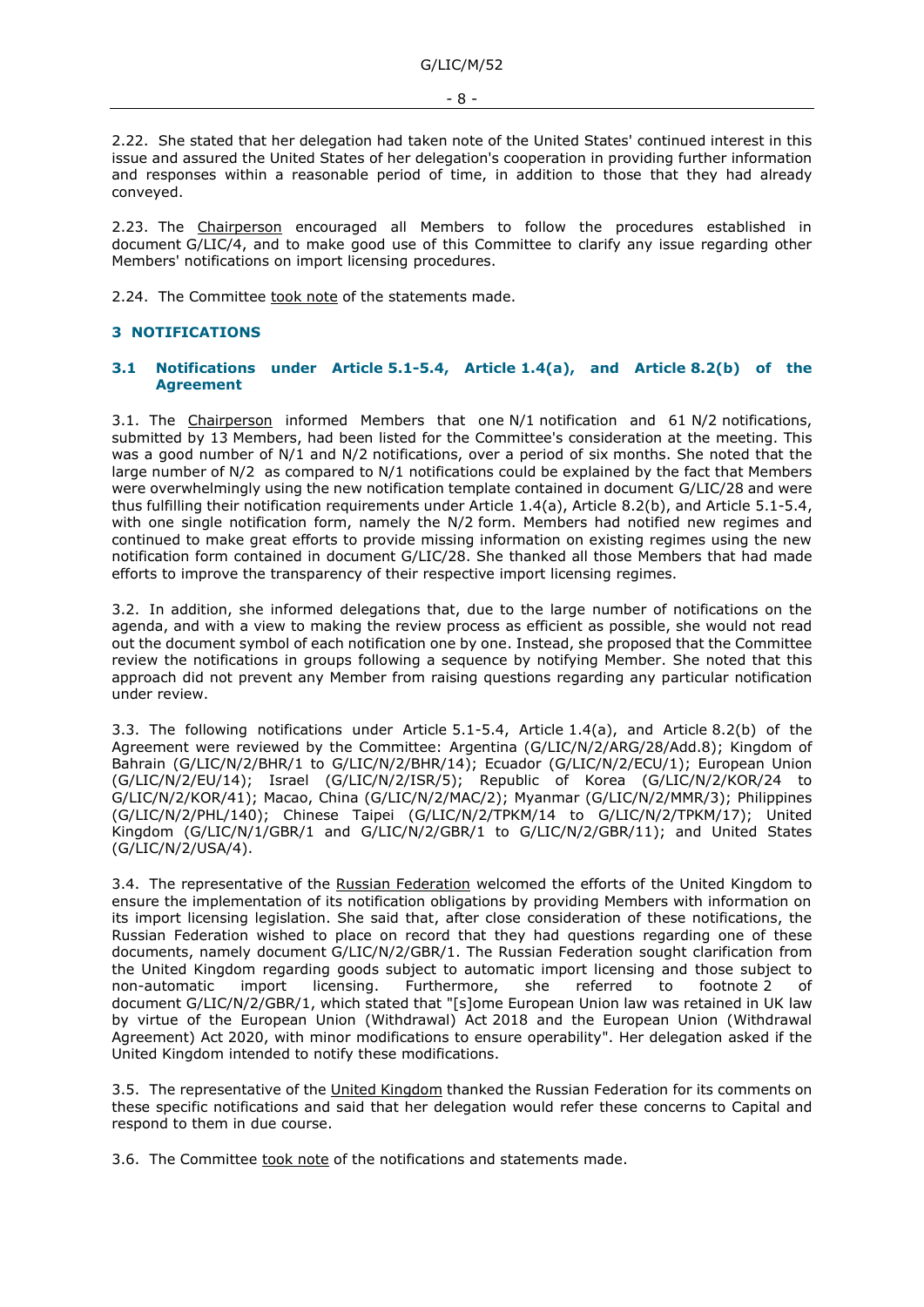#### <span id="page-8-0"></span>**3.2 Notifications under Article 7.3 of the Agreement**

3.7. The Chairperson noted that 36 notifications had been listed for consideration at this meeting. Certain of these notifications had been notified for 2020, while others had been notified for 2021. Two new N/3 notifications had been submitted after the Airgram had been issued and these would be reviewed at the Committee's subsequent meeting.<sup>3</sup>

3.8. The following notifications under Article 7.3 were reviewed by the Committee: Albania (G/LIC/N/3/ALB/10); Argentina (G/LIC/N/3/ARG/16); Australia (G/LIC/N/3/AUS/13); Colombia (G/LIC/N/3/COL/14); Costa Rica (G/LIC/N/3/CRI/17); Guinea (G/LIC/N/3/GIN/1); Honduras (G/LIC/N/3/HND/11); Hong Kong, China (G/LIC/N/3/HKG/24); Indonesia (G/LIC/N/3/IDN/12); Israel (G/LIC/N/3/ISR/5); Japan (G/LIC/N/3/JPN/19); Kazakhstan (G/LIC/N/3/KAZ/5); Republic of Korea (G/LIC/N/3/KOR/13); Malaysia (G/LIC/N/3/MYS/15); Mali (G/LIC/N/3/MLI/10); New Zealand (G/LIC/N/3/NZL/7); Philippines (G/LIC/N/3/PHL/13/Corr.1); Singapore (G/LIC/N/3/SGP/16); Chinese Taipei (G/LIC/N/3/TPKM/10/Corr.1 and G/LIC/N/3/TPKM/11); Thailand (G/LIC/N/3/THA/7); Turkey (G/LIC/N/3/TUR/17); Ukraine (G/LIC/N/3/UKR/12); and United States (G/LIC/N/3/USA/17).

3.9. The Chairperson recalled that only 26 Members out of a total WTO membership of over 130 (counting EU Member States as one) had submitted replies to the annual questionnaire for the year 2020, and that so far only eight Members had submitted replies to the questionnaire for 2021. She encouraged those Members that had not yet done so to update and submit their N3 notifications by the deadline of 30 September 2021.

3.10. The Committee took note of the notifications.

#### <span id="page-8-1"></span>**4 ANGOLA: IMPORT LICENSING REQUIREMENTS - STATEMENT BY THE EUROPEAN UNION**

4.1. The representative of the European Union stated that her delegation was deeply concerned about Angola's Presidential Decree No. 23/19, which aimed at protecting domestic industries but in a manner incompatible with WTO rules. This decree could prove detrimental to foreign investments in Angola. The European Union reminded Angola that these concerns had already been raised, since 2019 in meetings of other WTO bodies, notably the Council for Trade in Goods, the Committee on Market Access, and more recently, in March 2021, at the Committee on Agriculture. To date, Angola had not provided any substantive reply or explanations as to how it intended to bring this decree into the remit of WTO legality. Irrespective of its illegality with WTO rules, the European Union reiterated the need for Angola to provide the clearest picture of the process regarding this decree, and of any changes it wished to introduce to it, including information as to which sectors those changes would be applied. While the European Union remained supportive of Angola's intention to diversify its economy and to develop its domestic industry, it nevertheless urged Angola once again to review the relevant measures, in order to ensure their compliance with WTO rules. Concerning the specific remit of the Committee on Import Licensing, she noted that the decree did not provide any information on how these restrictions were to be implemented. In particular, it was unclear if licences were to be used to manage these restrictions. Therefore, the European Union requested Angola to clarify this question. The European Union also reminded Angola of its obligation under the Import Licensing Agreement to notify the measure if licences had been involved in the implementation of this decree. She stated that, depending on Angola's engagement on this issue, the European Union might take further decisions on its approach to ensuring an adequate protection of its trade rights and interests.

4.2. The representative of the United States said that her delegation had significant concerns with Angola's Presidential Decree No. 23/19, issued in January 2019. While they understood that the goal of this decree was to increase domestic economic diversification and development, there were concerns as to the type of impact the decree would have on imports. Her delegation understood that this decree had targeted 54 products, mainly agricultural goods, and that it could potentially target additional products in the future. Since the implementation of the decree, her delegation had heard reports of confusion over how the decree was being enforced and of delays facing goods at the border. Their agricultural exporters were particularly concerned over delays that perishable goods faced amidst the uncertainty. She stated that her delegation had already raised its concerns at the most recent meetings of the Committee on Market Access and the Committee on Agriculture, and

 $3$  The notifications in question were submitted by Honduras (document G/LIC/N/3/HND/12), and Norway (document G/LIC/N/3/NOR/10).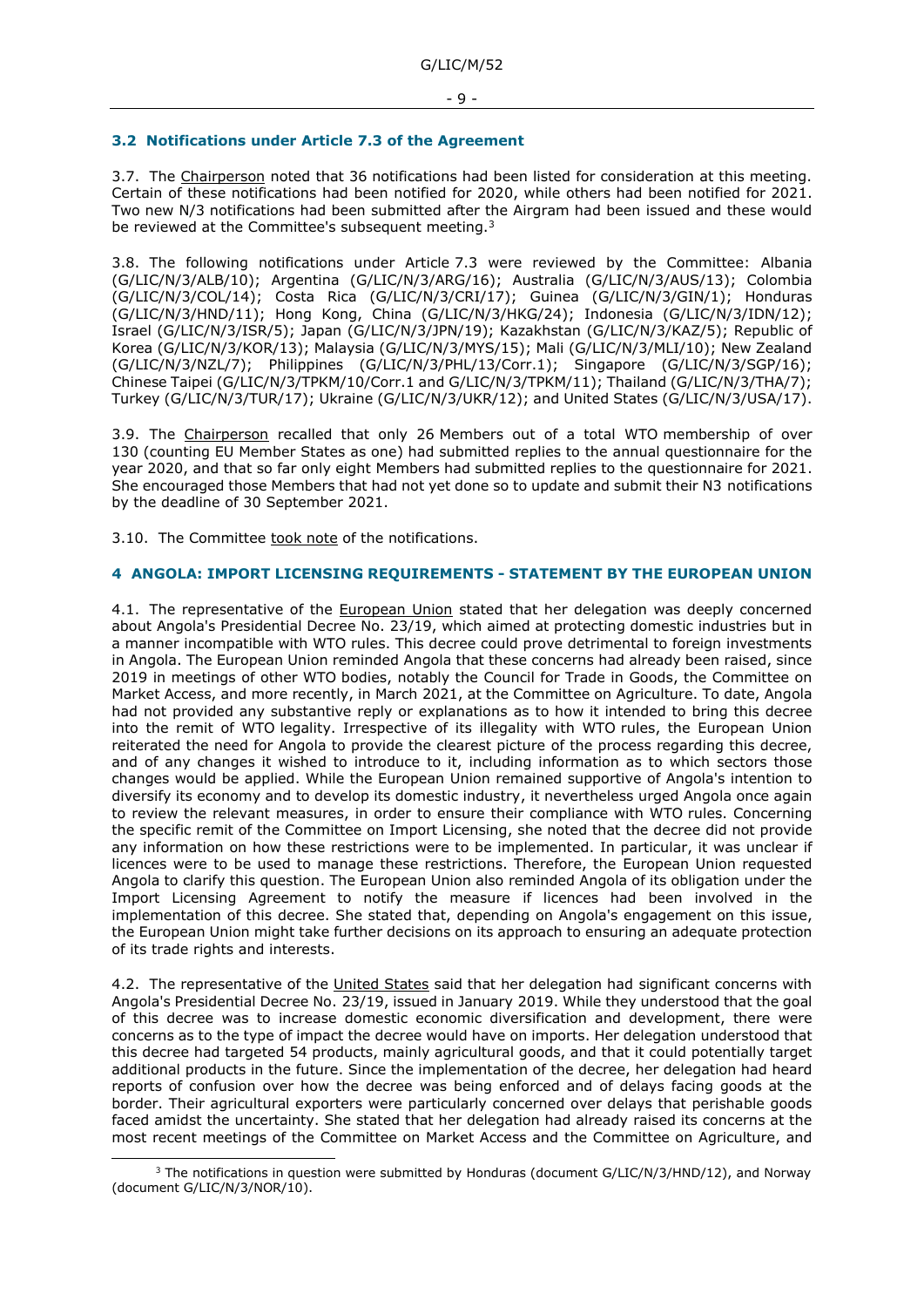had asked Angola to explain if it had plans to revise the decree, or how it planned to implement it, in light of WTO rules, given its potential impact on trade, investment, and businesses operating in Angola.

4.3. The representative of Angola thanked the European Union and the United States for their statements, of which they took note. Nevertheless, he informed these delegations that Angola had submitted to the Trade Policy Review Division, in September 2020, its notification relating to its commercial legislation on imports and exports. He said that Presidential Decree No. 126/20, of 5 May 2020, had approved the "Regulation on Administrative Procedures to be Observed in the Licensing of Imports and Exports" and had defined a simplified and unbureaucratic model of these procedures with a view to improving the business environment, guaranteeing stability and confidence in the licensing of foreign trade operations, and adapting to the current political, economic, and social panorama. He explained that the measure applying the requirements for import licences was intended to be in harmony with the provisions, rules, and regulations of the WTO, and, in particular, with Article VIII:1(c) of GATT 1994, according to which, Members "… also recognize the need for minimizing the incidence and complexity of import and export formalities and for decreasing and simplifying import and export documentation requirements", as well as with the provisions of the Agreement on Import Licensing Procedures, in the sense that such procedures were implemented in a transparent and predictable manner, in accordance with practices adopted in international trade, and in the sense that they were applied and administered in a fair and equitable manner. He said that Angola stood ready to continue to work with the Secretariat to identify this legislation already submitted to the WTO. He added that his delegation would also work on the possible review of Presidential Decree No. 23/19.

## <span id="page-9-0"></span>**5 CHINA: CHANGES TO IMPORT LICENSING FOR CERTAIN RECOVERABLE MATERIALS – STATEMENT BY THE UNITED STATES**

5.1. The representative of the United States said that her delegation had significant concerns about the changes to import licensing surrounding China's implementation of its import ban on solid waste imports, including recyclable materials such as certain plastic and paper scrap, while allowing certain "recycled raw materials", such as copper, aluminium, and brass, to be imported as long as those materials met strict purity standards. She recalled that the United States had raised the issue of certain recyclable materials at several previous meetings of this Committee, and that, in addition, the United States had requested China to notify to the Committee any changes made to its import licensing regime. Unfortunately, China had yet to provide any information about its current licensing procedures for recycled raw materials or other imports, along with updates on any planned changes that would have been sufficient to alleviate US concerns. She added that the United States also had concerns over the ban on certain scrap materials, such as bundled recycled newspaper, when other more processed scrap materials, such as pulped paper, and "smelter-ready" metals, were permitted. She addressed the following questions to China:

- whether China could explain the scientific basis it had used to determine which categories of scrap materials were safe and which were not;
- whether China could explain the new import licensing requirements under this policy and state when it would notify these changes to this Committee;
- whether China would be developing a written regulation for importation, including what was "contaminated" or "clean", and what materials were allowed for importation, and, if yes, when;
- whether China would be notifying to the WTO its requirements for import, including relevant contamination requirements, which it had implemented for the importation of recycled raw materials;
- lastly, whether China could explain how these policies were consistent with China's pro-circular economy narrative, given that China appeared to include recyclable materials within the scope of "solid waste".

5.2. Going forward, she said that her delegation would also ask that China adhere to its notification obligations in a timely manner under the Agreement on Import Licensing Procedures with respect to any new import measures. Finally, she reiterated her delegation's prior request that China halt its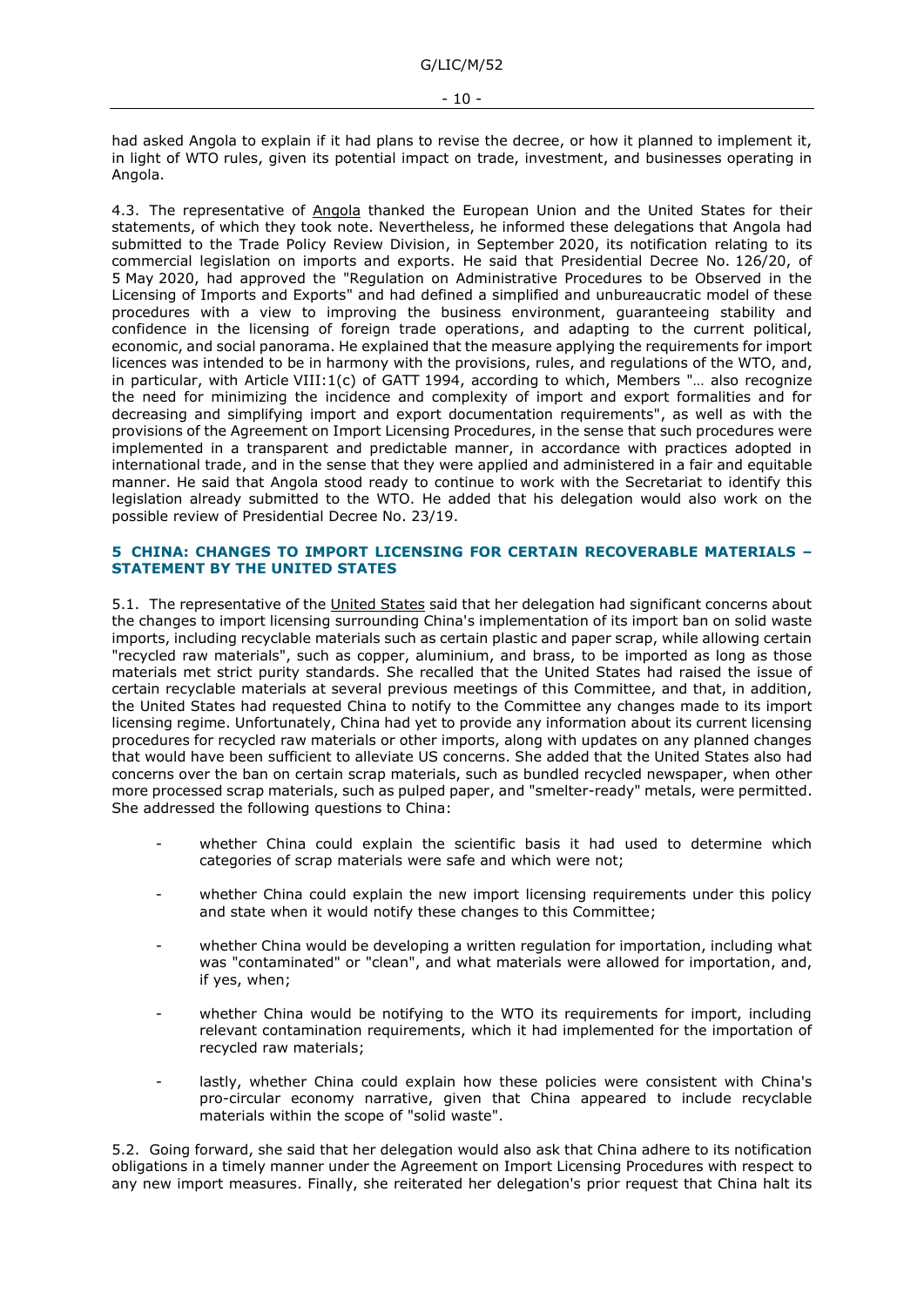implementation of the existing and planned measures. She restated that China's scrap ban was having a detrimental effect on global recycling markets and might, in fact, cause more environmental damage than good in the long term.

5.3. The representative of China said that his delegation took note of the concerns raised by the delegation of the United States. He said that, for the sake of time, and to the extent that they had already provided replies to this issue in various other WTO bodies, his delegation would not repeat in full its statement made at previous meetings of this Committee. He nevertheless highlighted the latest developments on this issue. From 1 January 2021, China had banned all imports of solid waste according to China's law on the prevention and control of environmental pollution by solid waste and relevant regulations, with the aim to effectively protect public health and ecosystem safety. Currently, China was working on the WTO notification of the above-mentioned measures and would notify them pursuant to the notification requirements of the relevant WTO Agreements. In addition, China had published national quality standards for recycling materials such as brass, copper, cut aluminium alloy, and iron and steel materials. Recycling materials complying with China's national quality standards and presenting no hazard to human health and the environment, were not regarded as solid waste and could be imported normally. Finally, he said that China urged major solid waste-exporting Members to reduce solid waste at source and ensure that they lived up to their international responsibilities to handle and dispose of their own solid waste.

5.4. The Committee took note of the statements made.

#### <span id="page-10-0"></span>**6 EGYPT – IMPORT LICENSING REQUIREMENTS FOR CERTAIN AGRICULTURAL AND PROCESSED PRODUCTS - STATEMENT BY THE EUROPEAN UNION**

6.1. The representative of the European Union said that her delegation remained concerned over a number of measures implemented by Egypt, namely the prolonged restrictions on sugar imports, quantitative restrictions for imports of meat and poultry, and the recently announced new import measures for seed potatoes, which had been notified under SPS 119.

6.2. The European Union also reiterated its concerns regarding Egypt's import restrictions on sugar. Since 4 June 2020, Egypt had implemented a series of three-month restrictions on the importation of sugar that had been prolonged three times (the last prolongation took place on 4 March 2021, again for a period of three months, bringing the total period to one year). In the Committee on Agriculture, on 28 July 2020, the European Union had asked Egypt for information on how this measure respected the requirements of GATT Article XI:2(c). To date, Egypt had not provided a reply. Moreover, in the Committee on Import Licensing, on 9 October 2020, the European Union had asked Egypt to provide all relevant information justifying its import restrictions applied to raw and white sugar. Again, to date, no such information had been received. Following the last extension of the measure, the European Union had asked Egypt in the Committee on Agriculture, on 30 March 2021, how its import restrictions on sugar were reconciled with its commitments under Article XI of the GATT regarding the General Elimination of Quantitative Restrictions. Furthermore, the European Union had enquired about the current market situation in Egypt, the modalities for obtaining an import approval for sugar, and Egypt's recent import statistics. The European Union reiterated all of its previous questions on the import restrictions on raw and white sugar and insisted on receiving replies from Egypt. The European Union considered that these import restrictions were not aligned with Egypt's WTO obligations and urged Egypt to rapidly eliminate these trade-restrictive and trade-distorting measures.

6.3. Regarding the import restrictions on meat and poultry (ducklings and canned meat), the European Union reiterated that the system of import permits under Prime Minister's Decree No. 2080/2018 and Prime Minister's Decision No. 222/2018 was inconsistent with Article XI of the GATT (*de jure* and *de facto* import prohibitions through quantitative restrictions), as well as with several provisions of the Agreement on Import Licensing Procedures. Furthermore, to her delegation's knowledge, Egypt had still not notified these two decrees to the WTO. She said that, as they had mentioned on previous occasions, the system of granting import permits lacked transparency; the procedures of the committees and the calendars of their meetings were not publicly shared; rejections of import permits were communicated orally, without any possibility of appeal; and there were no rules stipulating under which conditions import permits were approved under each act. The European Union requested Egypt to stop applying quantitative restrictions on imports of meat and poultry originating in the European Union, in compliance with WTO law.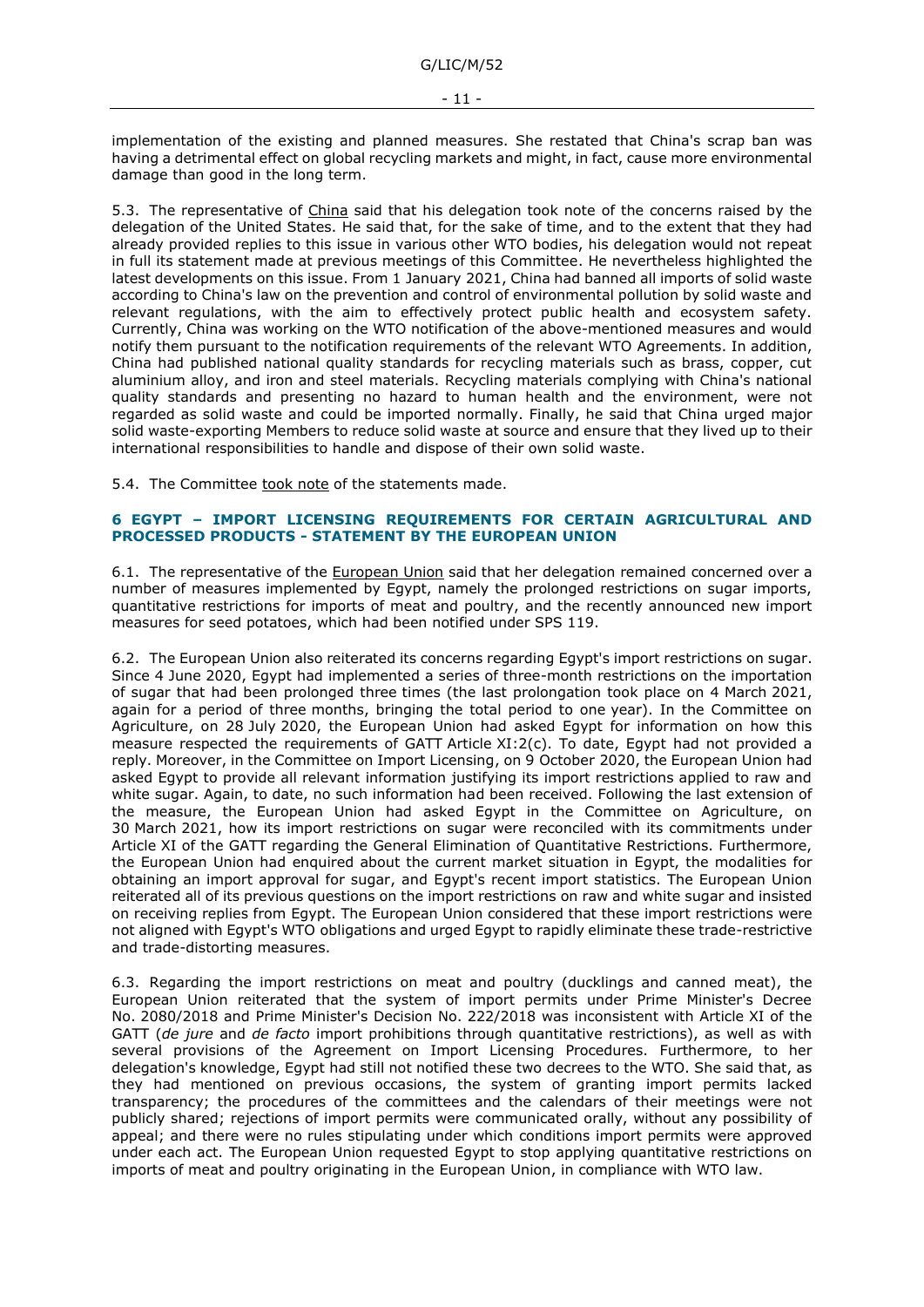6.4. Regarding the new measures on the import of seed potatoes, notified under the SPS Agreement, and while noting that Egypt had provided replies to the European Union's questions, she wished to repeat the following points:

- The new mechanism was designed in such a way that, in practical terms, it would limit import volumes from the European Union and have an effect comparable to a quantitative restriction. Moreover, the introduction of a fee per tonne of imported seed potatoes to finance field inspections was equivalent to the imposition of a customs duty;
- The introduction of a pre-clearance system in the form of field visits in the European Union by Egyptian inspectors was very burdensome, costly, and made trade unviable. EU member States had efficient and effective national plant protection organizations, which could certify that exports complied with importing country requirements in accordance with international standards like the International Plant Protection Convention and related international standards;
- Egypt's technical requirements were not aligned with the growing cycle of seed potatoes in the European Union. Egypt demanded import applications to be submitted between 15 March and 15 April of each year, which was at a time of year when potatoes in the European Union were not yet planted; for this reason, most data needed for these applications was not available at that time. Rather, the compliance of seed potatoes with Egyptian standards could only be assessed after their harvest.

6.5. The European Union requested Egypt to reconsider its new measures on the import of seed potatoes and stood ready to engage with Egypt to discuss any concerns it might have in this respect.

6.6. The representative of the United States shared similar concerns to those of the European Union regarding Egypt's import licensing requirements for certain agricultural products. She asked Egypt to address these issues in a timely manner. She also encouraged Egypt to notify the Committee of all applicable regulations and procedures, including listing the products subject to import licensing, providing the eligibility to apply for an import licence, and describing the criteria considered when issuing an import licence.

6.7. The representative of Egypt thanked the European Union for including this item on the agenda, and the European Union and the United States for their statements. He said that the recent Ministerial Decree No. 117, issued in March 2021, had extended the application of the Ministerial Decree No. 606 of December 2020, allowing the importation of raw sugar through an import approval from the Minister of Trade and Industry and the Minister of Supply and Internal Trade. He explained that the measure was temporary in nature and of a duration of three months. The decree aimed at organizing the internal market in order to ensure that all traders had a share of the market, which would have a positive impact on trade. He noted that it was also important for statistical purposes to keep track of the expected volume of imports over a period of time, especially during the pandemic. As for import permits for poultry and live animals, meat and meat products, he said that they aimed at regulating imports of these products to ensure that such imports did not lead to the introduction of any disease and to ensure that they met the required standards stipulated by the General Organization of Veterinary Services. These import permits did not in any way impose quantitative restrictions. Finally, in respect of the concerns raised by the European Union regarding seed potatoes, he said that his delegation had taken note of these concerns and would convey them to Capital and revert with comments in due course.

6.8. The Committee took note of the statements made.

## <span id="page-11-0"></span>**7 INDIA – IMPORT LICENSING REQUIREMENTS FOR BORIC ACID - STATEMENT BY THE UNITED STATES**

7.1. The representative of the United States said that her delegation had been concerned for some time over India's import licensing requirements for boric acid, particularly with respect to the burdensome end-use certificates necessary for importation. She recalled that their concerns had begun over a decade earlier, when India's Ministry of Commerce and Industry had introduced a rule stating that "[i]mports of Boric Acid for non-insecticidal purposes will be subject to an import permit issued by the Central Insecticide Board and Registration Committee under the Ministry of Agriculture". The import application required an applicant to attest "that imported material is not for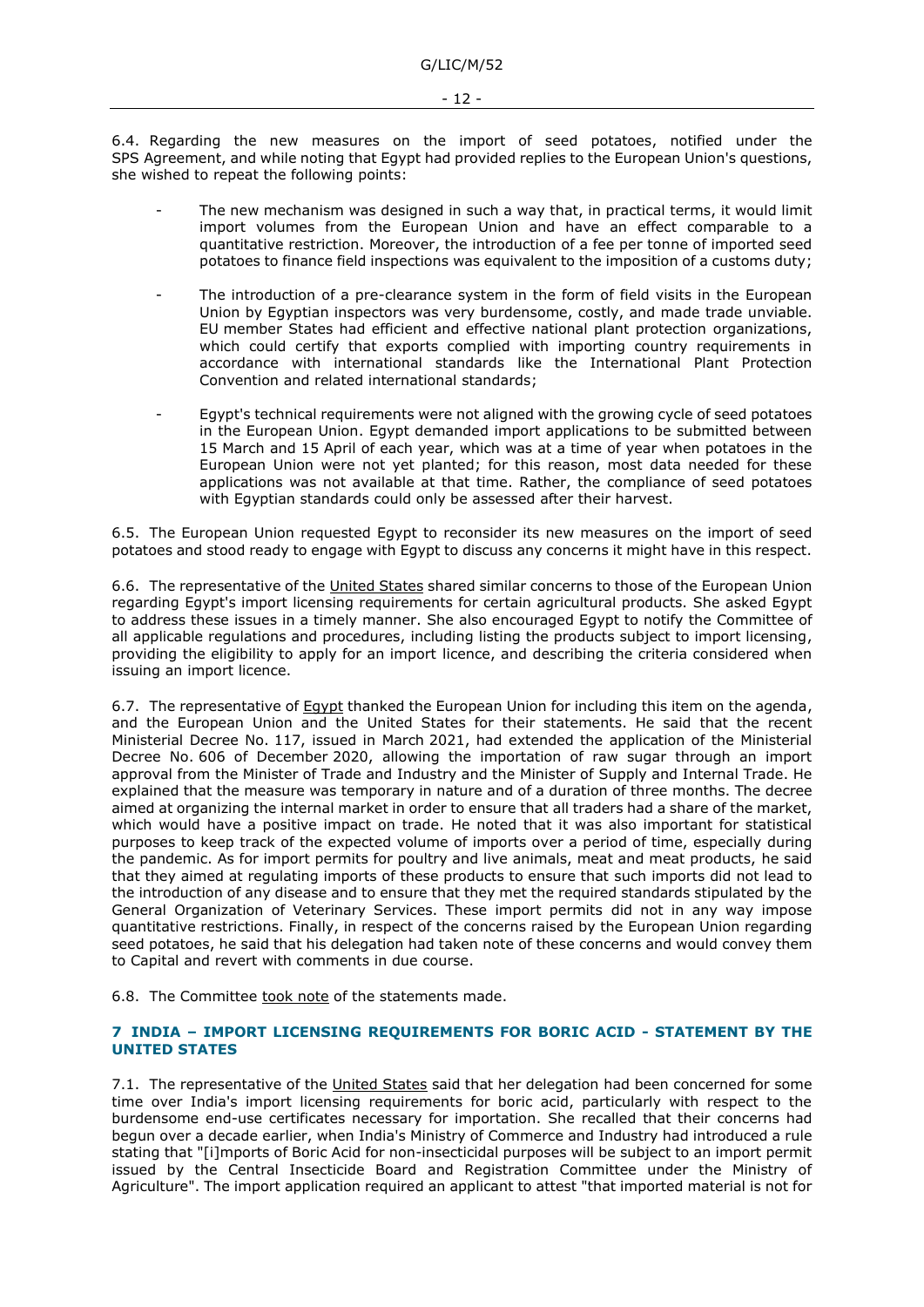sale but for use as per our own requirement as stated in this application". This statement required that non-insecticidal boric acid could only be imported directly by a manufacturer and prevented independent traders from importing boric acid for resale purposes. The rule also required the importer of non-insecticidal boric acid to provide the precise end-use of the product prior to importation as well as historical import and production data of the finished product. This information was subject to a formal government review process. In addition, Indian importers had expressed their frustration that in import licensing applications they were required to supply information on past consumption of boric acid and production of the finished product, which was information often unavailable to importers.

7.2. Her delegation continued to request that India explain why boric acid, which had a toxicity level roughly equivalent to that of table salt, was the only insecticide that required an import permit for non-insecticidal use, considering its low toxicity level compared to other insecticides that were not required to obtain an import permit. She concluded by saying that her delegation continued to request that India amend Schedule–I (Imports) of the ITC (HS) Classifications of Export and Import Items and eliminate the import permit requirement for imports of boric acid for non-insecticidal purposes. Her delegation hoped that its recent bilateral negotiations with India in this area would bring about a mutually beneficial resolution.

7.3. The representative of India thanked the delegation of the United States for its continued interest in imports of boric acid into India and recalled that India had already submitted its written replies in documents G/LIC/Q/IND/12, G/LIC/Q/IND/14, G/LIC/Q/IND/16, and G/LIC/Q/IND/22, explaining in detail the policy objectives and implementation issues. He also noted that, for non-insecticidal use, domestic manufacturers of boric acid were required to submit annual production and sales data, whereas imports of boric acid for non-insecticidal use were exempted from the requirement of registration under the Insecticides Act. Import permits were issued on the basis of certificates of end use. He added that various multi-use chemicals had been listed in the Schedule to the Insecticides Act of 1968, since they were capable of being used both as insecticides and for other purposes. Boric acid and all multi-use insecticides were subject to similar regulatory measures.

7.4. The Committee took note of the statements made.

## <span id="page-12-0"></span>**8 INDIA: QUANTITATIVE RESTRICTIONS ON CERTAIN PULSES – STATEMENTS BY CANADA, AUSTRALIA, AND THE EUROPEAN UNION**

8.1. The representative of Canada referred to the questions his delegation had posed to India on this issue and said that they had been disappointed that India had not been able to provide clarity on the status of its quantitative restriction on dried peas. Twenty-one days after the end of the application period of the quantitative restriction on dried peas, exporters and importers of dried peas were still unaware of the relevant importing rules and restrictions. This situation had been creating uncertainty for traders, who did not know if their en route shipments would be rejected or accepted upon arrival. Canada underscored its request to India to clarify the situation promptly, and also asked India to notify its procedures on the importation of dried peas under the quantitative restriction in a timely manner to ensure predictability for traders.

8.2. He noted that Canada, as the largest supplier of pulses to India, had been the WTO Member most negatively affected by India's measures to limit its imports of pulses. Pulses were an important source of protein for many Indian consumers, and Canada had been a high quality and reliable supplier. Canada was thus disappointed by India's continued use of quantitative restrictions on the import of dried peas and other pulses. The situation had been ongoing for more than three years and it was difficult for Canada to understand how India could claim that these measures were temporary. Canada also questioned the legal interpretation provided by India to justify its quantitative restrictions, minimum import prices, and discretionary import licensing procedures, as limiting imports to one single port of entry for the import of dried peas. Canada called upon India immediately and expeditiously to review its trade-restrictive measures on dried peas and other pulses and implement alternative and WTO-consistent policy options instead, which would promote a predictable and transparent import regime for pulses.

8.3. The representative of Australia said that her delegation's concerns over India's restrictive measures on pulses imports were well known to all Members. Australia was extremely disappointed by India's decision to renew the quantitative restrictions for mung beans, pigeon peas, and black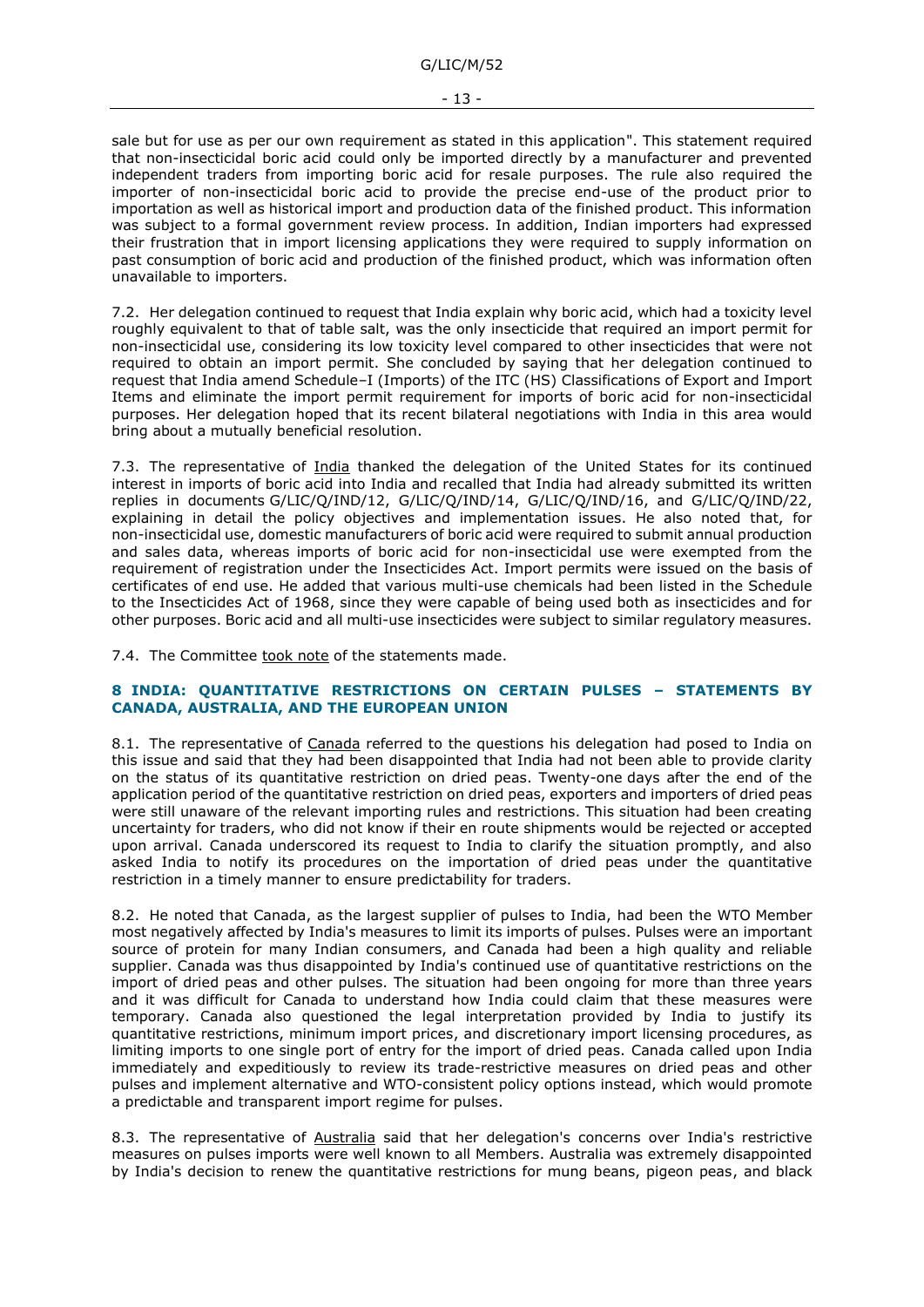G/LIC/M/52

gram for the 2021-2022 marketing year. This renewal meant that India would have had its WTO-inconsistent measures in place for over five marketing years, considering that the quantitative restrictions had first been introduced in August 2017. She requested India to clarify the status of peas that had also been subject to quantitative restrictions in 2020-2021. These quantitative restrictions were clearly no longer temporary and had to be removed. She added that, despite their regular requests, India had failed to provide sufficient explanation of the WTO basis for these measures. In a recent meeting of the Council for Trade in Goods, Australia, Canada the European Union, the Russian Federation, Ukraine, and the United States, had submitted formal questions to India. It was imperative that India provide detailed answers explaining the market and other conditions behind its decision, and how such a decision was WTO consistent. She noted that, while the WTO Agreements contained exceptions, the onus was on the Member implementing the measure to explain how such exceptions might apply. Australia drew Members' attention to a number of issues relating to the most recent announcement by India that pertained to this Committee's work. And these were not their only concerns regarding India's quantitative restrictions on pulses; rather, they were indicative of the continuing and problematical manner in which India was conducting its pulses import regime.

8.4. In Public Notice No. 47/2015-20 of 30 March 2021, India had published the procedure and modalities for the import of mung beans, pigeon peas, and black gram for the 2021-2022 marketing year. Similar to previous years, applicants had been allowed a limited period of time in which to submit their applications for an allocation of the quota volumes available. This announcement had been made on 30 March 2021, and the last date of submission of applications had been 15 April 2021. She asked India to explain why it had provided such a limited time-frame for applications and why more advanced notice had not been provided to applicants. She recalled that Australia had previously raised concerns about India only allotting volume to millers and refiners provided that they had refining processing capacity. The latest announcement had indicated that eligible applicants included millers, refiners, and traders. She asked India to confirm whether it had expanded the scope of eligible applicants and whether a refining/processing capacity was required. She also asked whether traders could import a finished product that was fit for consumption without further processing. Finally, she stated that Australia was seeking confirmation from India about the status of the quantitative restrictions on peas which had expired on 31 March. She asked if the restriction on peas was still in place, and if so, what the associated import licensing requirements were in this case.

8.5. In conclusion, she recalled that Australia had previously raised its concerns over India's restrictive import licensing requirements on peas imported under the quantitative restrictions, and in particular that imports of peas could only occur at a minimum import price of INR 200, and only through the Calcutta seaport. These restrictive import licensing requirements were part of a much bigger overall set of concerns over India's quantitative restrictions on pulses that Australia and other WTO Members had been raising over the past nearly four years. Once again, Australia called upon India to remove its quantitative restrictions on pulses, to bring its measures into compliance with India's WTO commitments, and to ensure transparency and predictability with respect to its pulses imports.

8.6. The representative of the European Union said that her delegation shared the concerns raised by Canada and Australia. This supposedly temporary measure had been in place for more than three years and this issue had been raised in many WTO meetings by the European Union and several other WTO Members, developing and developed alike. Each time, India had referred to responses that it had provided in other committees. However, in none of those committees had India provided a substantive reply to the questions asked by other Members. She asked India to indicate precisely in which meeting it had replied to each of the concerns raised. She noted that in its reply provided in the Council for Trade in Goods on 31 March 2021, India had referred to Article XI:2(c)(ii) of the GATT relating to the removal of a temporary surplus. In this regard, she asked India to provide balance sheets for pulses for each of the years 2017, 2018, 2019, and 2020, so that the Membership might review the relevance of this provision. She also wondered what steps India had taken to reduce its surplus, and if there had been a repeated surplus of pulses for four years. She noted that India had also claimed in the Council for Trade in Goods that Article XX of the GATT had been the basis for its import ban on pulses to protect small farmers. Given the references to the protection of public morals and human life, she wondered whether India genuinely considered that Article XX(a) and (b) of the GATT 1994 justified these measures. If so, she asked India to provide further reasoning to support what, in her delegation's view, seemed like an extremely questionable interpretation of those provisions.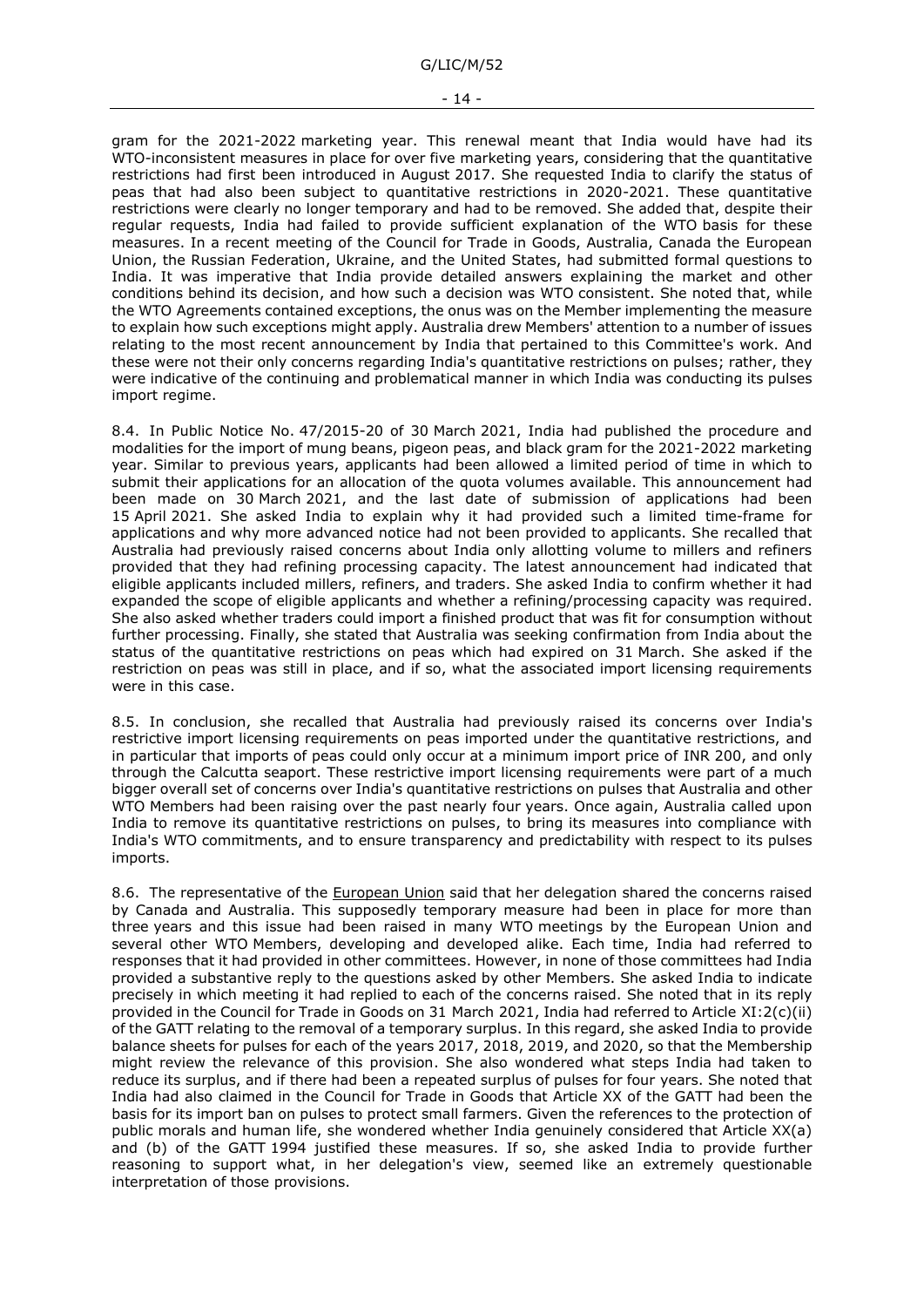8.7. The representative of the United States shared the concerns of Australia, Canada, and the European Union, regarding India's import licensing requirements for select varieties of pulses. She said that her delegation had continued to urge India to consider less trade-restrictive requirements and to notify future relevant measures and regulations in a timely manner.

8.8. The representative of India thanked the delegations of Canada, Australia, the European Union, and the United States for their continued interest in the matter. He noted that most of the issues raised had also been raised in earlier meetings of this Committee, as well as in other WTO bodies, most recently at the last meeting of the Council for Trade in Goods. He said that, in this context, India reiterated that the objective of this measure was to guarantee the food and livelihood security of small and marginal farmers. His government has been regularly reviewing these measures based on the market situation of pulses, owing to which, the quota of pulses had been increased from time to time. He added that, together with the specific WTO provisions under which India had imposed these measures, the general exceptions of Article XX of the GATT 1994 allowed a Member to impose measures necessary to protect its public morals, including small and marginal farmers' food and livelihood security. This provision also allowed Members to introduce measures in pursuance of human health and safety, animal and plant life or health, and the environment.

8.9. The Committee took note of the statements made.

# <span id="page-14-0"></span>**9 INDIA: IMPORTATION OF PNEUMATIC TYRES - STATEMENT BY THE EUROPEAN UNION**

9.1. The representative of the European Union reiterated the concerns her delegation had raised in October 2020, at the Committee's previous meeting, regarding the licensing regime for the importation of pneumatic tyres for motor cars, buses, lorries, motor scooters and motorcycles, introduced by India under Notification No. 12/2015-2020 on "Amendment in Import Policy of Tyres" of 12 June 2020. She reminded Members that her delegation had not yet received written replies to its questions submitted at this Committee and circulated as document G/LIC/Q/IND/27; she also noted that, to the European Union's knowledge, India had not yet fulfilled its notification obligations under Article 1.4 and Article 5 of the Import Licensing Agreement. India had not indicated through the licensing procedure that this measure had been implemented; nor had India indicated its duration. She said that the European Union had continued to be concerned about the effect of this measure on the import of tyres, which had become highly restricted since June 2020. Only a limited number of licences had been granted to EU tyre manufacturers, and those licences had been limited in duration, quantity, and type of tyre. The European Union recalled the requirements of Article 3.2 of the Agreement on Import Licensing Procedures, according to which "non-automatic import licensing shall not have trade-restrictive or -distortive effect on imports additional to those caused by the imposition of the restriction" and urged India once again to reconsider any implicit or explicit quantitative or other (for example, end-user principle) restrictions on the import of replacement tyres that could run contrary to WTO rules by being discriminatory and favouring local tyre manufacturers.

9.2. The representative of Chinese Taipei shared the concerns raised by the European Union. She said that her delegation had expressed its concerns at the previous formal meeting of the Committee on Import Licensing Procedures, in October 2020. Recently, they had been informed by their business representatives that businesses had encountered difficulties in India over applications for import licences by Indian importers in June 2020 that had either remained pending or that had not been approved until December 2020. Moreover, the number of successful applications had sharply declined, to only about 40% of the average of the past three years. She noted that India had issued import licences only for those categories of pneumatic tyres that were not being produced domestically. In the view of Chinese Taipei, this constituted a ban on imports of tyres and clearly violated WTO rules prohibiting quantity restrictions. In consequence, her delegation urged India to comply with the rules of the Agreement on Import Licensing Procedures. She noted, too, that non-automatic licensing procedures should be implemented in a transparent and predictable manner and not have trade-restrictive or trade-distortive effects on imports additional to those caused by the imposition of restrictions. Like the European Union, she observed that India had not yet fulfilled its notification obligations under Article 1.4 and Article 5 of the Import Licensing Agreement. Finally, she requested India to provide detailed information concerning its domestic practices in granting licences and to take immediate measures to ensure that normal trade could be restored.

9.3. The representative of the United States supported the European Union's concerns regarding India's lack of notifications of its import procedures for tyres. Her delegation urged India to submit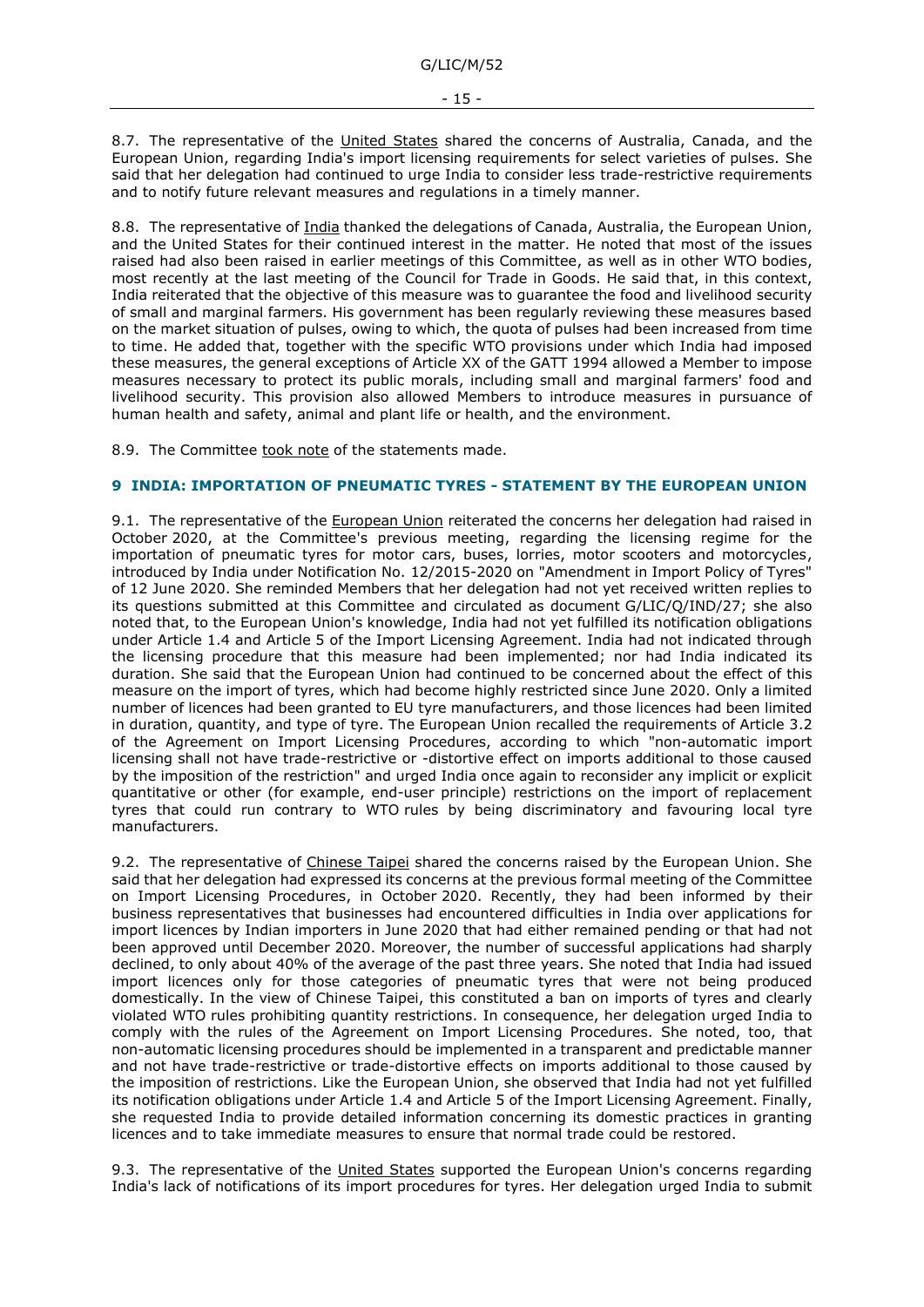its notifications of the procedures for the 12 June 2020 Notification No. 12/2015-2020, and to complete the annual questionnaire, in order to meet its transparency obligations under this Committee. They also requested that India review and submit all pending applications in a timely manner.

9.4. The representative of Japan said that his delegation shared the concerns of the European Union, Chinese Taipei, and the United States, regarding India's lack of notifications of its import procedures for tyres, as well as its non-compliance with Article 3.2 of the Agreement on Import Licensing Procedures. He asked India to clarify whether it regarded this measure as a non-automatic import licence. If yes, he asked India to provide an overview of the applicable import procedures in accordance with Article 3 of the Agreement, including the timeline of the procedures. He added that, if India regarded this measure as an automatic import licence, India should operate the measure as such. However, if India operated this measure as a non-automatic licence, his delegation had three additional questions: first, under Article 3 of the Agreement, sufficient information regarding the import licence needed to be published, and he asked India to indicate where such information was published, or, if it had not yet been published, to clarify the reason for this and indicate the expected timing of its future publication; second, he asked India what the reason was for introducing this new measure, which required importers to obtain a licence only in the case of specific categories of tyres; third, he asked India about the rationale and criteria upon which the Indian authorities decided whether or not they would grant an import licence in response to an application, and on what such rationale and criteria were themselves based. He said that his delegation would be sending its questions on these points to India and concluded by requesting India to provide further clarification on this issue.

9.5. The representative of the Republic of Korea also shared the concerns of the European Union, Chinese Taipei, the United States and Japan, regarding India's import procedures for tyres. He recalled that the Republic of Korea had expressed its concerns at the Committee's previous meeting, in October 2020. Those concerns remained unchanged. The Republic of Korea sought explanations from India about the criteria and reasons for its import licensing requirements and the legal basis for its policies. He recalled that, according to Article 3.2 of the Agreement on Import Licensing Procedures, "Non-automatic licensing shall not have trade-restrictive or -distortive effects on imports additional to those caused by the imposition of the restriction". In contrast, he argued that India's adopted policy was substantially restricting tyre imports. The Republic of Korea urged India to operate its import licensing policy on tyres in a transparent way and to make improvements to this policy so that it would not be a barrier to trade.

9.6. The representative of India thanked the European Union, Chinese Taipei, the United States, Japan, and the Republic of Korea, for their continued interest in this matter. He said that India was in the process of notifying to the relevant committees its import policy changes in relation to certain specific new pneumatic tyres. As concerned the implementation of import authorizations by India, he said that this had been realized in a transparent and predictable manner. Procedures for the issuance of such import authorizations were provided under paragraphs 2.50 and 2.51 of the Handbook of Procedures 2015-2020, which was in the public domain and could be accessed through the Directorate General of Foreign Trade (DGFT) website, at [https://www.dgft.gov.in/CP/?opt=ft](https://www.dgft.gov.in/CP/?opt=ft-procedures)[procedures.](https://www.dgft.gov.in/CP/?opt=ft-procedures) He noted, too, that applications for such authorizations could be filed online, and that DGFT Trade Notice No. 49, dated 15 March 2019, set out the relevant procedure. He explained that, after the scrutiny of applications for the required documents, taking into account the comments from concerned administrative industries and departments, such applications were considered by the EXIM Facilitation Committee (EFC) for decisions on the granting of import authorizations. He added that the issues that Members had raised at that day's meeting would be forwarded to Capital for further examination and comment.

9.7. The representative of Indonesia thanked the European Union and said that his delegation shared similar concerns over India's import regime for pneumatic tyres. Indonesia sought further explanations from India on its regulations concerning import licences for pneumatic tyres. Furthermore, his delegation requested India to elaborate on its import regime for pneumatic tyres in detail, including on its requirements to obtain import approvals. Moreover, Indonesia was seeking further clarification as to whether additional arrangements were in place, whereby the final import licence would require that the types of tyres being imported were not manufactured in India. Indonesia felt that such arrangements would be inconsistent with GATT national treatment.

9.8. The Committee took note of the statements made.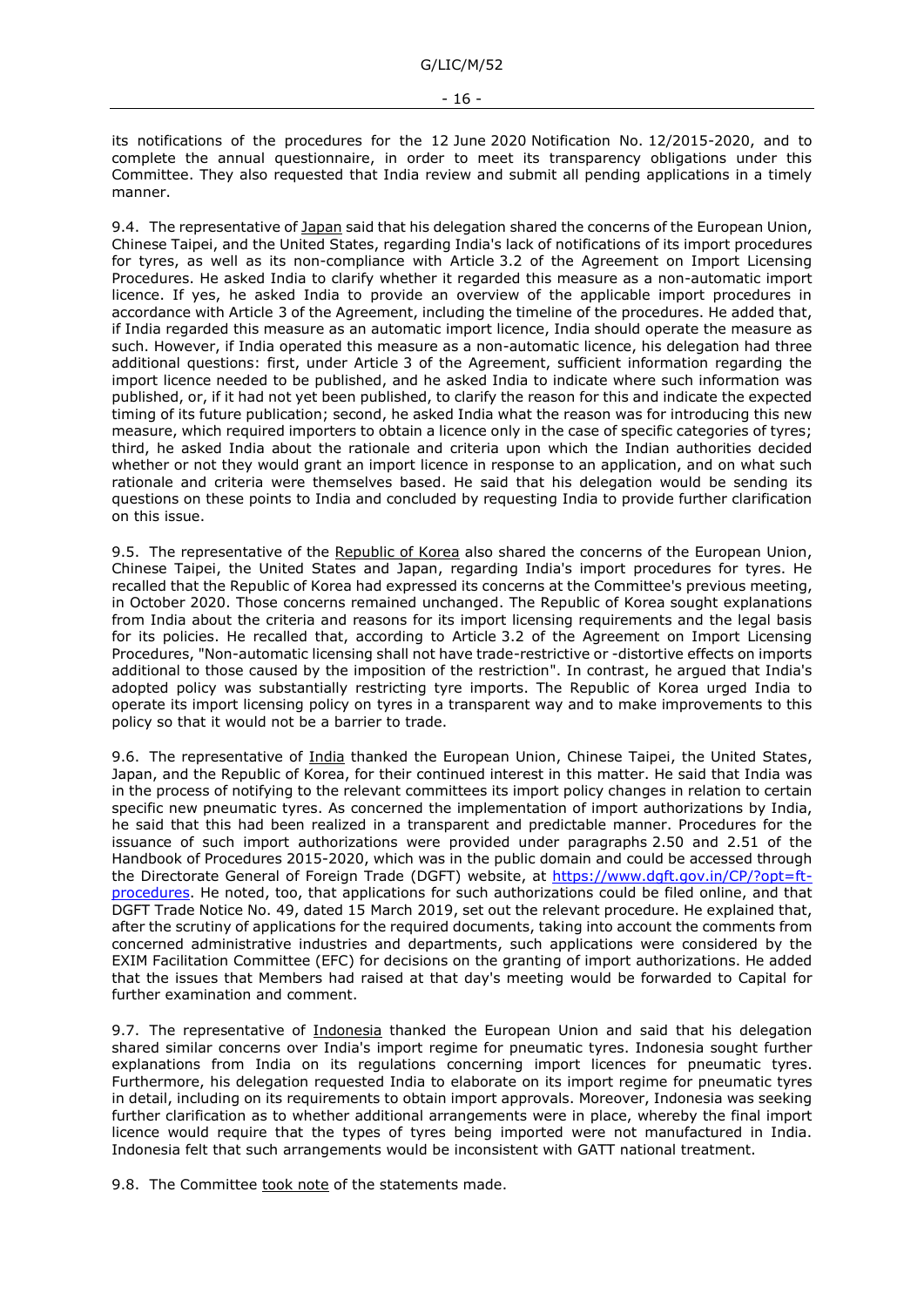#### <span id="page-16-0"></span>**10 INDONESIA – IMPORT LICENSING REGIME FOR CELL PHONES, HANDHELD COMPUTERS AND TABLETS - STATEMENT BY THE UNITED STATES**

10.1. The representative of the United States acknowledged Indonesia's adoption, in the previous autumn, of the "Job Creation Omnibus Law". She said that her delegation had understood that one of the stated goals of this law was to improve Indonesia's domestic business climate, an aim which her delegation believed was in Indonesia's best interests, and which they applauded. Unfortunately, however, the issue her delegation wished to raise conflicted with this aim. She said that, as the Committee was well aware, the United States had long-standing and serious concerns with Indonesia's import licensing regimes and, in particular, the import licensing requirements for cell phones, handheld computers, and tablets.

10.2. The United States and other Members had been raising this issue for nearly a decade, both in this Committee and bilaterally, and they regretted that they had to raise this issue again. In their questions to Indonesia, the United States had sought clarity regarding the specific requirements of Indonesia's import licensing regime, and an understanding of the rationale for the requirements overall. To date, Indonesia's responses had neither provided sufficient clarity nor resolved their concerns. They continued to seek Indonesia's explanation for why the requirements of the import licensing regime treated 3G and 4G technology differently. They also continued to seek an understanding of why Indonesia required both a licence to import generally as well as a separate licence for specific products, in this case, for 4G LTE products, including a requirement to obtain a recommendation from the specific ministry with regulatory responsibility. She said that her delegation was deeply concerned that it appeared that Indonesia's system favoured imports meant for further processing, in other words, in-country assembly, as opposed to imports of finished products. They were also concerned that domestic companies might not be subject to requirements equivalent to those imposed on importers; there appeared to be a different requirement for domestic companies with respect to the use of distributors, for example.

10.3. She stated that her delegation considered that the issues that they were raising again at that meeting, as on multiple previous occasions, were serious. These import licensing requirements had distorted trade and investment in an important and dynamic sector, one of significance both to the United States and the global economy. The proliferation of burdensome import licensing measures in Indonesia – and, in particular those measures that mandated the purchase of local goods – had had a negative impact on Indonesia's reputation among investors. Furthermore, her delegation believed that such policies were to Indonesia's own detriment. She noted that Indonesia had previously estimated that it was losing nearly two trillion rupiah (US\$135 million) annually from illegal cell phone imports. Indonesia had stated that it intended to undertake a comprehensive review of the local content requirements attached to its import licensing regime for 4G products. Her delegation was therefore concerned that, despite this commitment, Indonesia had issued a new regulation in 2020 – Ministry of Industry Regulation No. 22 – that appeared intended to expand to other electronic products the local content requirements attached to this import licensing regime. Lastly, she said that her delegation appreciated that Indonesia had notified some of these measures to the Committee. However, they urged Indonesia to notify all of the associated measures, including: Ministry of Industry Regulation Nos. 108/2012, 68/2016, 29/2017; KOMINFO Regulation No. 7/2019 and 16/2018; and KOMINFO Circular Letter No. 518/2017. They also urged Indonesia to reconsider these import licensing requirements for cell phones, handheld computers, and tablets.

10.4. The representative of the European Union echoed and strongly supported the intervention of the United States. She also took note of the adoption of the new Omnibus Law on Job Creation, passed in October 2020, which affected trade policy and covered 11 different clusters, including one on the implementation of licensing endeavours. Her delegation wished to know if and what amendments to the Indonesian import licensing regime had been made by the new Omnibus Law. She noted that this question was also relevant to the next point on the agenda, requested by Australia, about Indonesia's import licensing restricting policies and practices.

10.5. The representative of Indonesia thanked the United States and the European Union for their continued interest in Indonesia's import licensing regime, in particular concerning cell phones, handheld computers, and tablets. Responding to the concerns by the United States regarding Indonesia's import licensing procedures, he referred to their responses provided at the Committee's previous meeting, and to their written replies to the questions from the United States contained in document G/LIC/Q/IDN/38. He said that, based on their internal coordination, they had found no barriers to US imports of 4G technology products into the Indonesian market.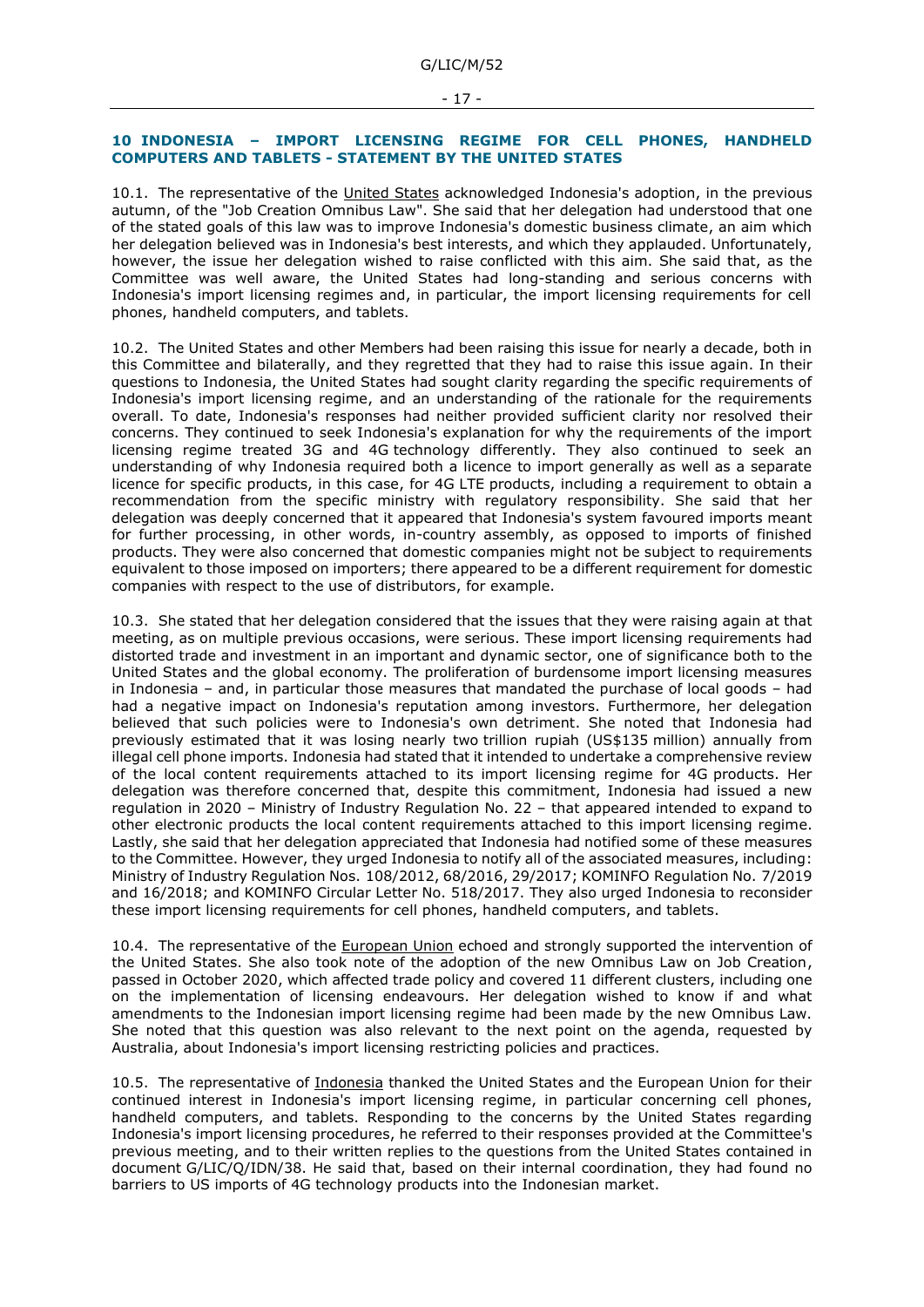10.6. The Committee took note of the statements made.

## <span id="page-17-0"></span>**11 INDONESIA: IMPORT LICENSING RESTRICTING POLICIES AND PRACTICES - STATEMENT BY AUSTRALIA**

11.1. The representative of Australia welcomed the opportunity to raise their concerns regarding Indonesia's import restricting measures, especially as concerned its import licensing regime. She said that a number of Indonesia's import policies continued to restrict and impact imports unnecessarily. She thanked Indonesia for its engagement with Australia on this issue to date, including under the Indonesia-Australia Comprehensive Economic Partnership Agreement. Her delegation requested that this engagement continue to ensure that any delays were resolved and that trade in any affected products could resume as soon as possible. Australia was encouraged by Indonesia's efforts to improve its import licensing regime through the implementation of its Omnibus Law on Job Creation, Law No. 11 of 2020, which included simplifying permit processes for agricultural products. They encouraged Indonesia to promptly notify WTO Members of the regulations developed to support the implementation of the Omnibus Law, including those relating to the operation of the commodity balance, which they understood would inform decisions about import and export permits. Australia wanted to better understand how the proposed usage of the commodity balance would affect the issuing of import permits. They would have also appreciated receiving from Indonesia an explanation of whether or not they had given consideration to the adoption of automatic import licensing procedures as part of this Omnibus Law, and, if so, why this had not been adopted. Australia requested that Indonesia ensure that all its measures, including the latest proposed changes resulting from the Omnibus Law, be consistent with its WTO obligations, and its obligations under the Agreement on Import Licensing Procedures in particular.

11.2. The representative of Indonesia thanked Australia for its concerns regarding Indonesia's import licensing policies and practices. Indonesia took note of Australia's concerns on this matter but also encouraged Australia to submit its questions to the Committee in writing. He explained that this would allow them to liaise more easily with the relevant parties in seeking any solution to the aforementioned issues.

11.3. The Committee took note of the statements made.

#### <span id="page-17-1"></span>**12 INDONESIA: IMPORT RESTRICTION: COMPULSORY REGISTRATION BY IMPORTERS OF STEEL PRODUCTS – STATEMENT BY JAPAN**

12.1. The representative of Japan said that his delegation was concerned about Indonesia's compulsory registration of importers of steel products. His delegation had found a number of cases where, based on the Minister of Trade Order No. 3 of 2020, the Indonesian authorities had issued a substantially smaller number of import licences for steel products than the number of applications submitted by importers. He noted that this had a trade-restrictive effect on importation and was possibly inconsistent with Article 3.2 of the Agreement on Import Licensing Procedures and Article XI:1 of the GATT 1994. Japan urged Indonesia not to reduce substantially the approved import quantity compared to the quantity applied. Japan also requested that Indonesia clarify the rationale and criteria behind its reduction in import quotas. He added that another problem was the amendment to the Ministry of Industry's Technical Consideration, which was necessary for steel products importation, as provided for in the Minister of Industry Order No. 4 of 2021. Article 12.A of that Order provided that the Ministry of Industry would consider the issuance of the Technical Consideration, which was necessary for import licensing applications, by considering the domestic balance in Indonesia between supply and demand. Japan was concerned that this provision was potentially inconsistent with Article 3.2 of the Agreement on Import Licensing Procedures, as well as with the provisions of other WTO Agreements. Therefore, Japan urged Indonesia to implement this provision in a WTO-consistent manner.

12.2. The representative of the United States said that her delegation shared Japan's concerns about Indonesia's import licensing requirements for steel products, including its registration and pre-shipment inspection requirements. She said that they would be closely monitoring this situation and looked forward to hearing Indonesia's response to the concerns expressed by Japan.

12.3. The representative of Indonesia thanked Japan and the United States for their concerns regarding its policy of compulsory registration for importers of steel products. Indonesia took note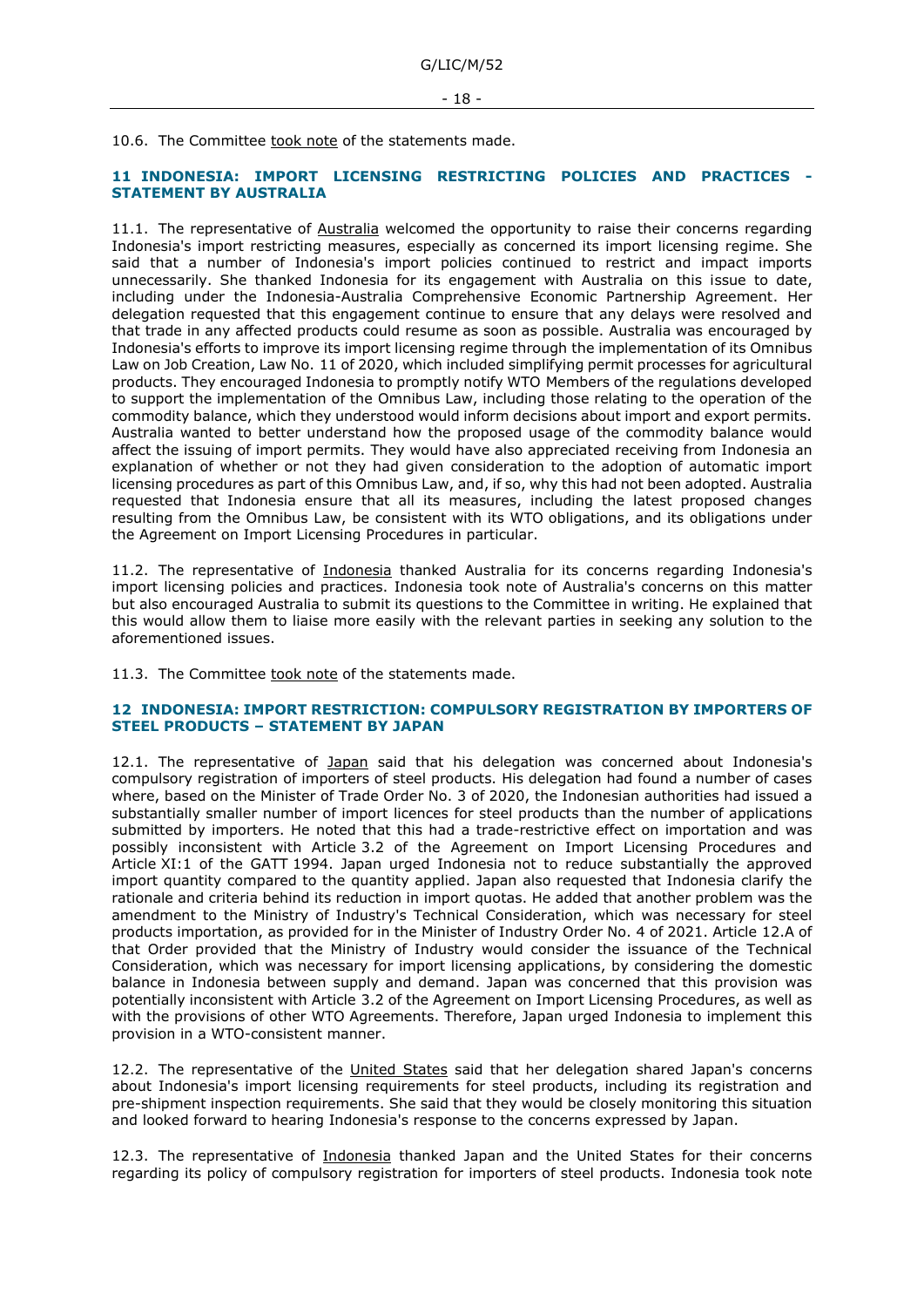of those concerns but also encouraged Japan to submit its questions to the Committee in writing. Indonesia would coordinate and follow-up on this issue accordingly.

12.4. The Committee took note of the statements made.

#### <span id="page-18-0"></span>**13 INDONESIA: IMPORT LICENSING REGIME FOR CERTAIN TEXTILE PRODUCTS – STATEMENTS BY THE EUROPEAN UNION AND JAPAN**

13.1. The representative of the European Union stated that, following the entry into force of Regulation No. 77/2019, imports of EU origin of finished textile items, notably carpets, were no longer possible in Indonesia. No licences were issued for these products if they did not meet the requirements of the import licensing system, and only raw materials or supporting materials imported for further production processes could obtain licences. She noted, as the European Union had already done on previous occasions, that this resulted in a prohibition against import of finished textile products for the product at issue, which also created a precedent. She pointed out that, to date, this measure had not been notified to the WTO, which was inconsistent with WTO transparency obligations. Moreover, the measure appeared to be inconsistent with Article XI of the GATT 1994 (*de jure* and *de facto* import prohibition through quantitative restriction), as well as, Articles 1 and 5 of the Agreement on Import Licensing Procedures (disproportionately cumbersome import licensing procedures and requirements). The European Union considered that Indonesia's import regime for textile products and textiles (within the scope of Regulation No. 77/2019, if imported for purposes other than further processing by domestic producer importers, their cooperating production parties, and/or small- and mid-sized industries) also ran counter to the letter and the spirit of several provisions of the WTO Trade Facilitation Agreement. As a consequence, the European Union urged Indonesia to re-evaluate the measure at issue and to bring it into conformity with WTO rules.

13.2. In addition, she noted that the import regime for textile products and textiles under Regulation No. 77/2019 was just one of many similar import regimes that Indonesia had adopted in recent times with the clear and expressly stated objective of stimulating and protecting domestic industry and curbing imports (the latest such measure had been Regulation No. 68/2020 on import provisions for footwear, electronics, and bicycles/tricycles, for example, which had entered into force on 28 August 2020). Indeed, Indonesia's import regime appeared to be protectionist in nature and based on policies, measures, and practices of dubious WTO consistency. The European Union reserved its right to provide further comments on this issue, including in other WTO meetings. She recalled that her delegation had already raised this point at the previous meeting of the Committee and, upon Indonesia's request, they had also followed up with detailed written questions, which had been circulated in document G/LIC/Q/IDN/43, as specifically mentioned under Agenda Item 2. In the absence of any reaction so far, she again invited Indonesia to provide its replies without further delay.

13.3. The representative of Japan said that, in October 2019, Indonesia had substantially prohibited the importation of certain textile products for retail sales by strengthening the import registration and approval system provided in the Minister of Trade Order No. 77 of 2019. Since then, the world's exportation of textile products to Indonesia had sharply dropped; the amount of global exports in 2020 was approximately one-tenth of what it had been in 2019. Exports of carpet products under HS57 had been hit particularly hard. Moreover, Indonesia had implemented safeguard measures against the importation of carpet products under HS57 in February 2021. These measures applied extremely high *ad valorem* tariffs of around 150-200%, without considering the sharp reduction in importation already caused by the import registration and approval system. Japan was of the view that this measure did not fulfil the requirements of a safeguard measure, especially the requirement that safeguards should be applied only to the extent necessary. In conclusion, he reiterated that Japan had serious concerns about these measures, and he urged Indonesia to eliminate them as soon as possible.

13.4. The representative of Indonesia thanked the European Union and Japan for their concerns regarding its import licensing requirements for textiles and textile products. He said that Indonesia had received several questions from the European Union regarding the import licensing of textile products, especially finished textile products. He explained that his delegation was still coordinating with the relevant agencies in preparing the written replies to the European Union's questions in document G/LIC/Q/IDN/43.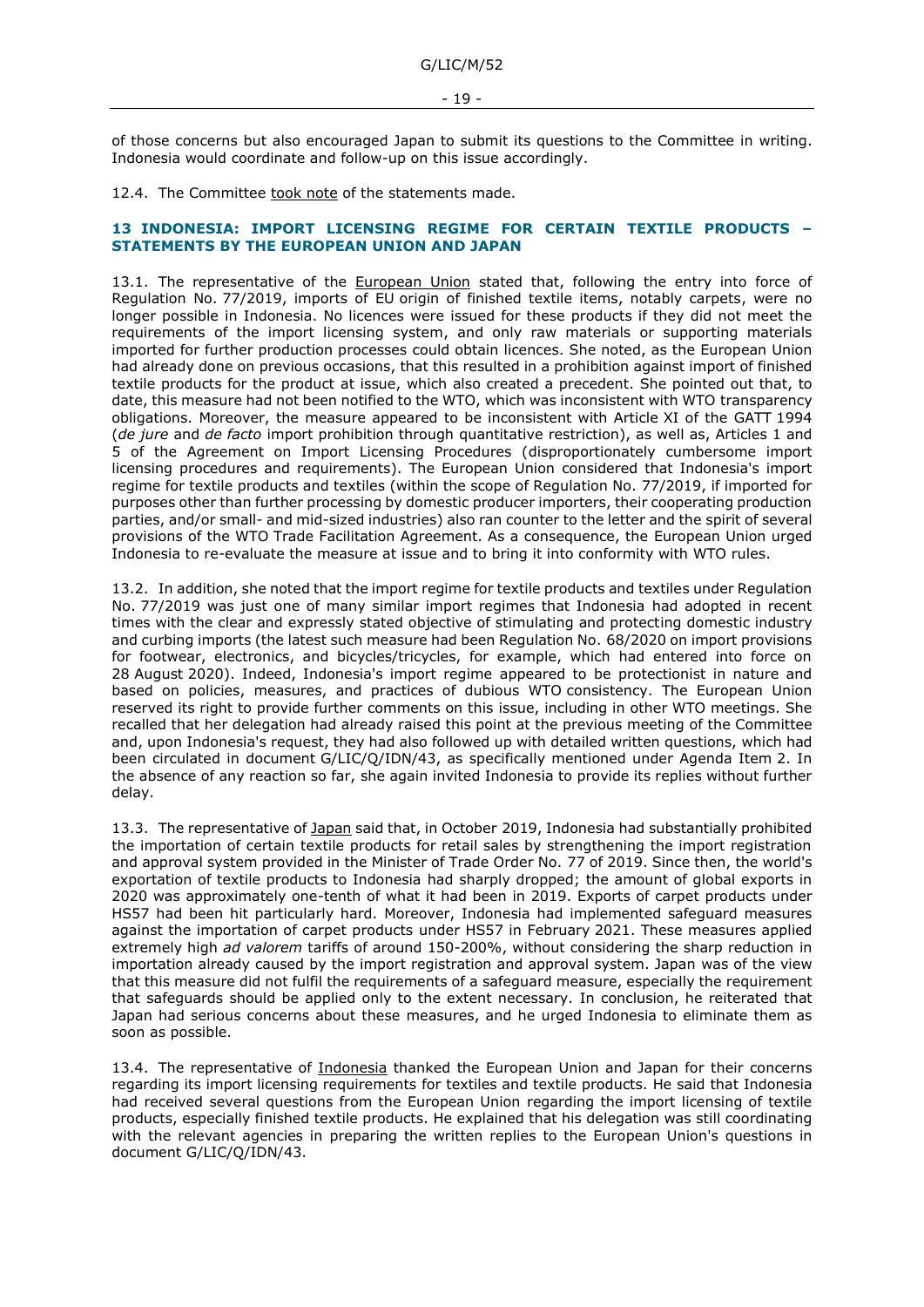#### 13.5. The Committee took note of the statements made.

#### <span id="page-19-0"></span>**14 INDONESIA: IMPORT RESTRICTION ON AIR CONDITIONERS – STATEMENTS BY JAPAN AND THE EUROPEAN UNION**

14.1. The representative of Japan said that his delegation was concerned about Indonesia's Minister of Trade Order No. 68 of 2020, enacted in August 2020. He noted that Indonesia had not notified the import permits system for air conditioners and that there was accordingly a lack of transparency regarding the relevant procedures. He said that, approximately six months since the enforcement of this Order, his delegation had found a number of cases in which it had taken several months from the time of application to the issuance of the import permits, without any explanations having been provided of the reasons for this delay. In addition, the number of air conditioning units that had been approved for importation had been restricted to less than the number requested in applications made by importers, likewise without any explanation as to why. Japan was concerned that this measure was either a non-automatic import licensing measure or a quantitative restriction that was inconsistent with Article 3.2 of the Agreement on Import Licensing Procedures and Article XI:1 of the GATT 1994. Therefore, he requested Indonesia to explain why these procedures had been taking several months, and why the number of permits issued had been restricted. He also requested that Indonesia improve transparency by setting out in the rules and regulations the duration period for the application procedures and the criteria for any restrictions. Japan insisted that Indonesia provide further clarification concerning the background and the WTO-consistency of this measure. In conclusion, Japan urged Indonesia ultimately to eliminate this measure.

14.2. The representative of the European Union shared the concerns expressed by Japan. She said that the European Union was also concerned about the import regime for footwear, also regulated by Indonesia's Ministry of Trade Order No. 68/2020. She noted that this import regime was just one of many similar import regimes that Indonesia had adopted in recent times with the clear and expressly stated objective to stimulate and protect its domestic industry and curb imports. Such objectives were protectionist in nature; furthermore, they were objectives being pursued with policies, measures, and practices of dubious WTO consistency. Her delegation advised Indonesia to review its system.

14.3. The representative of Indonesia thanked Japan and the European Union for their concerns regarding its import regime for air conditioners. His delegation took note of the concerns of Japan and the European Union on this matter and encouraged them to submit their written questions to the Committee.

14.4. The Committee took note of the statements made.

# <span id="page-19-1"></span>**15 THAILAND: IMPORTATION OF FEED WHEAT - STATEMENT BY THE EUROPEAN UNION**

15.1. The representative of the European Union reiterated her delegation's concern about the import procedures for feed wheat introduced by Thailand. She asked Thailand why these import procedures had not been notified, in accordance with Articles 1.4 and 5 of the Agreement on Import Licensing Procedures. In addition, she said that her delegation had not yet received written replies to their questions, which had been circulated in documents G/LIC/Q/THA/3 and G/LIC/Q/THA/4. She reiterated her delegation's interest in understanding on what basis the measure, announced as temporary, could be maintained for so long, and when it would cease to apply. To this end, the European Union wished to receive a detailed description of the import licensing procedures to be applied, and also repeated its request to receive relevant data about the actual situation of the corn market in Thailand in order to better understand Thailand's justification of the measure. Based on the information gathered by her delegation, average domestic prices had been trending upwards since the introduction of the measure in late 2016.

15.2. She said that her delegation had understood that the Government of Thailand had launched a support programme for corn production in September 2018 in order to provide incentives for rice farmers to divert their farming to corn during the drought period and to fill in the gap between the domestic demand for corn (8 million MT) and its domestic production (5 million MT). The programme had provided both financial support (minimum price guarantee, crop insurance premium subsidy, and soft loans for inputs and management costs in the post-harvesting period) and non-financial support (marketing and technical assistance) to farmers who switched their farming from rice to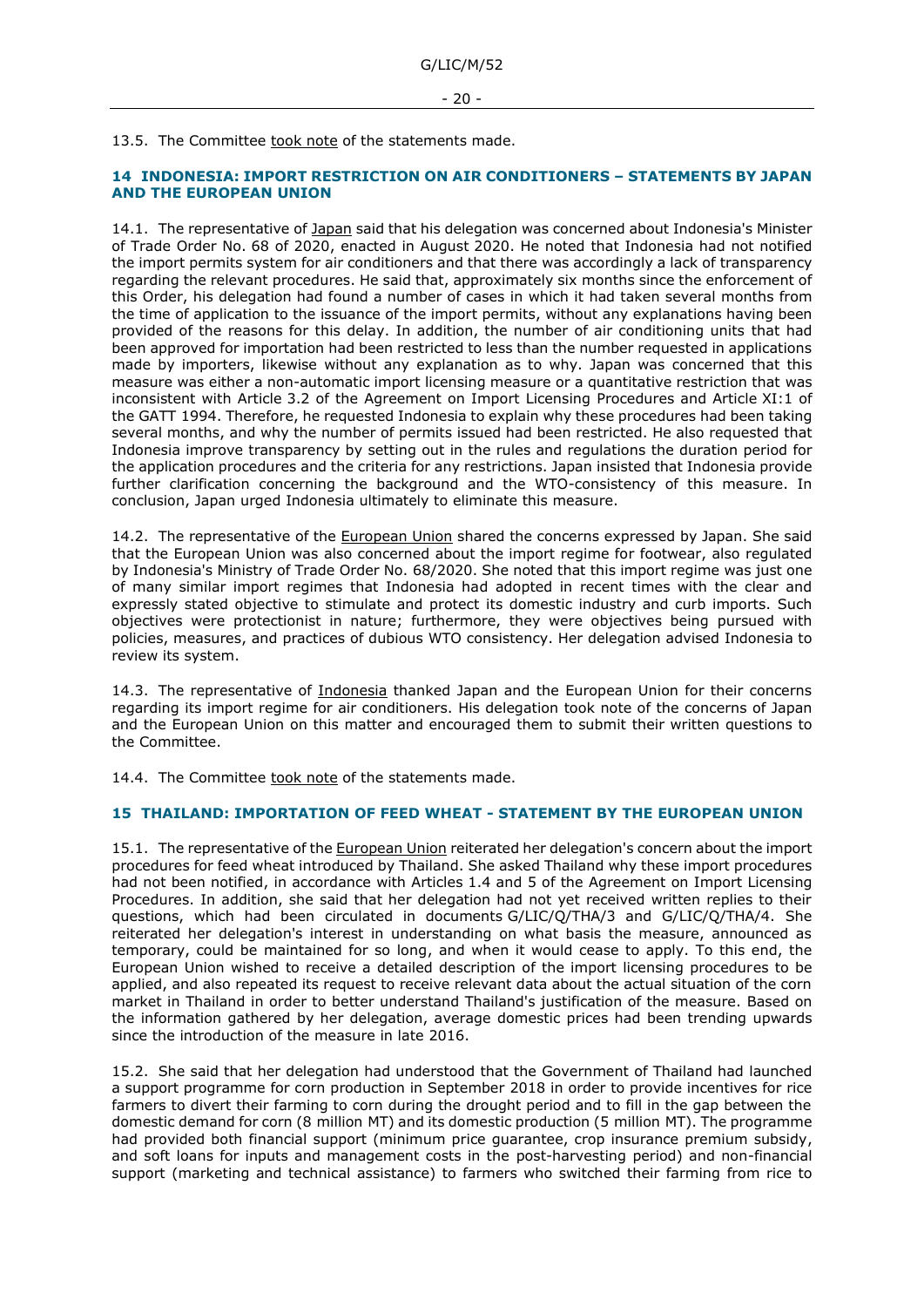corn. However, this appeared to contradict the alleged market oversupply of domestic corn. Therefore, the European Union requested Thailand to clarify how government support for the expansion of corn production could be reconciled with the alleged market oversupply in domestic corn. She further noted that the above-mentioned support programme had ended in September 2019. A deficiency payment scheme had subsequently been put in place, beginning from December 2019, with an even higher guarantee price (8.5 Baht/KG compared to 8 Baht/KG under the production support programme). She observed that these support programmes had not yet been notified to the Committee on Agriculture and encouraged Thailand to notify them in a timely manner. In addition to its questions on the market situation, she stated that the European Union was also significantly concerned about the WTO-compatibility of Thailand's import licensing regime for feed wheat. The European Union was looking forward to receiving detailed written replies to its written questions, which were circulated in documents G/LIC/Q/THA/3 and G/LIC/Q/THA/4.

15.3. The representative of **Thailand** thanked the European Union for its continued interest and questions concerning Thailand's import licensing procedures for feed wheat. She said that her delegation had taken note of the European Union's remarks and had forwarded the recent questions and concerns to its Capital, where they would be carefully reviewed. She said that internal consultations with relevant authorities and stakeholders were therefore ongoing. However, these consultations might take longer than expected due to the ongoing pandemic and the mandatory work from home policy implemented by the government in light of rising rates of new infections in the country.

15.4. The Committee took note of the statements made.

#### <span id="page-20-0"></span>**16 IMPROVING TRANSPARENCY IN NOTIFICATION PROCEDURES OF THE AGREEMENT – REPORT BY THE CHAIRPERSON**

16.1. The Chairperson stated that improving transparency had been an important focus of the Committee's work. She reported on the following points: (i) use of the revised N2 notification form (G/LIC/28); (ii) the import licensing website and database; (iii) possible N2 online notification tool via the import licensing website; and (iv) challenges relating to completing the annual questionnaire under Article 7.3.

## <span id="page-20-1"></span>**16.1 Use of revised N2 notification form (G/LIC/28)**

16.2. The Chairperson reported that, since the Committee's previous meeting, there had been a steady flow of notifications by Members under Article 5.1-5.4 of the Agreement, with 61 N/2 notifications submitted. In this regard, the new N/2 form contained in document G/LIC/28 had been very successful; indeed, this user-friendly revised notification template had been used in 60 out of the 61 new N/2 notifications.

## <span id="page-20-2"></span>**16.2 Import licensing website**

16.3. The Chairperson noted that another positive development had been the official launch of the new import licensing website at the 9 October 2020 meeting. This was the very first WTO database on import licensing measures. It was being regularly updated, based on the notifications received from Members, and it contained thousands of import licensing-related laws, regulations, and administrative procedures enforced by governments around the world, as well as the contact details of officials in charge of import licensing in Geneva and in Capitals. It was accessible to the general public and was intended to improve transparency and facilitate Members' work in the area of import licensing. As Members had emphasized at its launch, it was of fundamental importance that the website be updated regularly and that it contained the most recent and accurate import licensing information available.

#### <span id="page-20-3"></span>**16.3 N2 online notification tool**

16.4. The Chairperson recalled that the Secretariat was constantly updating the website and reflecting on possible developments and improvements to it. One possible improvement to the website, as had been raised by Members in early 2020, might be the creation of an online notification tool to allow Members to send import licensing notifications to the WTO by completing a form available on the website itself. The online form should mirror the current notification forms,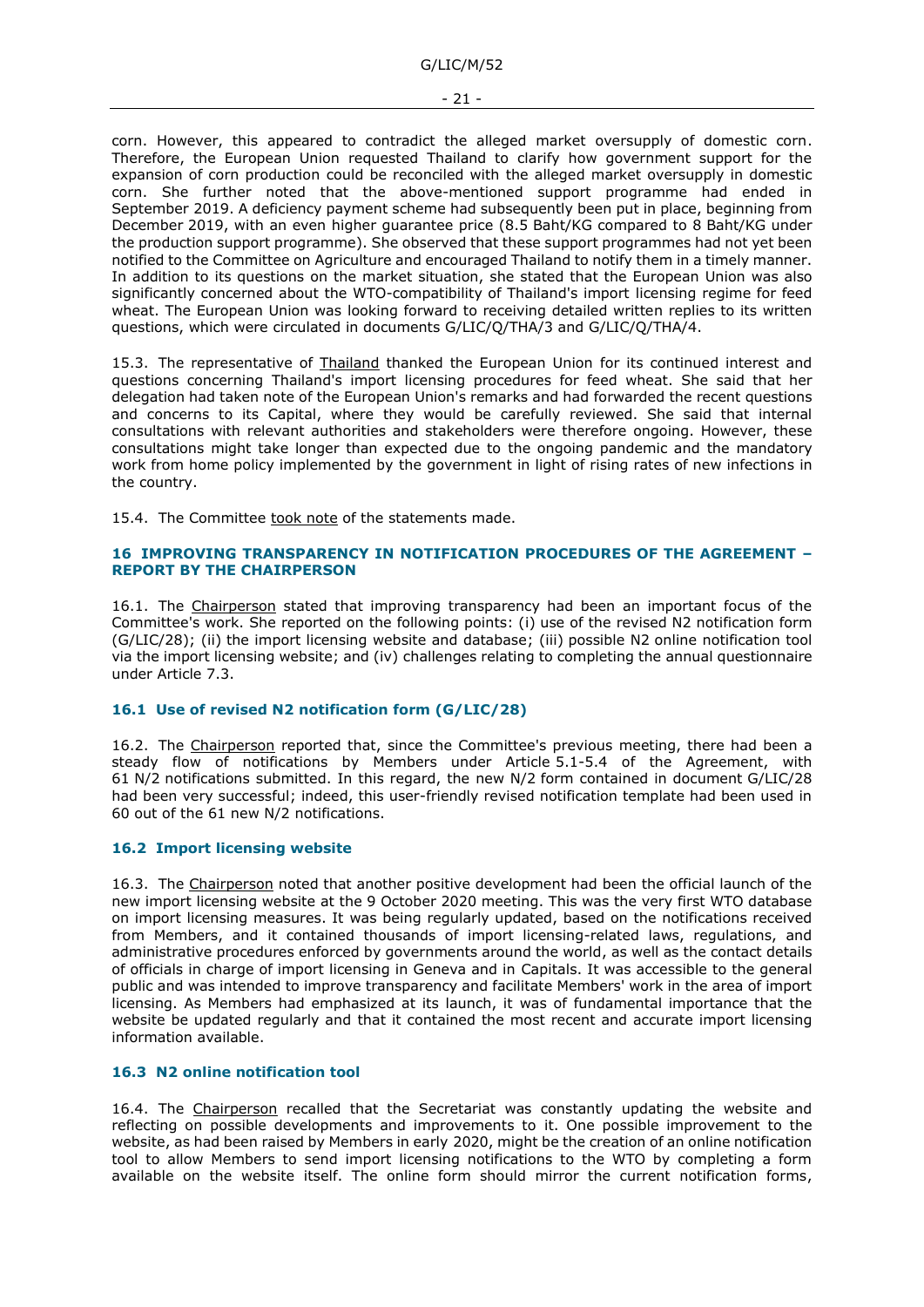templates, and related entries, and would be available to Members on a voluntary basis. In no way should it create additional burdens for Members or alter the balance of rights and obligations under the Agreement.

16.5. She explained that, with a possible online notification tool, once information had been received by the Secretariat via online submission, that information would be issued in a WTO N series document, as per the current practice. Exchanges with the Secretariat on modifying a notification prior to its issuance as a final N series document would also continue to be possible. An online notification form would facilitate the task of the notifying Member by providing an additional and user-friendly notification interface; at the same time, it would ensure that the information contained in the notification would feed directly into the import licensing website's database, thus facilitating an ongoing updating of the website. Initially, an online notification form could be developed for the N/2 template, as recently revised and made more user-friendly by Members, contained in document G/LIC/28.

16.6. She concluded her report by stating that the new Chairperson of the Committee might wish to follow up on this subject and move the process forward if Members themselves so wished.

## <span id="page-21-0"></span>**16.4 Challenges relating to completing the annual questionnaire under Article 7.3**

16.7. The Chairperson stated that an issue that remained unresolved for the Committee was the question of how to improve Members' compliance regarding their notification obligations under Article 7.3, namely their replies to the annual questionnaire. She recalled that the number of annual notifications remained at very low levels. Previous Chairpersons of the Committee had outlined a number of challenges faced by Members in preparing their replies to the annual questionnaire, such as lack of understanding of the entries in the questionnaire, and efforts required during preparation in Capitals, including complex coordination among several different agencies.

16.8. She concluded her report by stating that the new Chairperson of the Committee might wish to follow up on this subject and move the process forward if Members themselves so wished.

16.9. The Committee took note of the Chairperson's reports.

# <span id="page-21-1"></span>**17 CONTACT LIST OF DELEGATIONS (G/LIC/INF/3)**

17.1. The Chairperson brought delegations' attention to the Secretariat's revised "Contact List of Delegations", which had been circulated as WTO document G/LIC/INF/3. She said that, like any other database, the value of this list was dependent upon the timeliness and accuracy of Members' updates and cooperation. In this regard, she encouraged Members to review the list and provide updated information to the Secretariat on a regular basis. Based on the information received from Members, the Secretariat would update this document, as well as the contact list on the import licensing website. As a complementary and user-friendly way of maintaining an updated contact list, she encouraged Members to make use of the WTO e-Registration tool and to update their contact information there on a regular basis.

17.2. The Committee took note of the contact list of delegations and of the Chairperson's statement.

## <span id="page-21-2"></span>**18 DATE OF THE NEXT MEETING**

18.1. The Chairperson informed delegations that the Secretariat had tentatively reserved Friday, 8 October 2021 as the date of the Committee's next formal meeting, on the understanding that the final date would be confirmed in an email well before the meeting itself, and that additional meetings could be convened as required.

18.2. The Committee took note.

## <span id="page-21-3"></span>**19 OTHER BUSINESS**

19.1. The representative of Indonesia raised a specific trade concern relating to Sri Lanka's ban on palm oil importation. He stated that Sri Lanka's import and export control department had released operating instructions regarding a palm oil importation ban, which instructed that importation of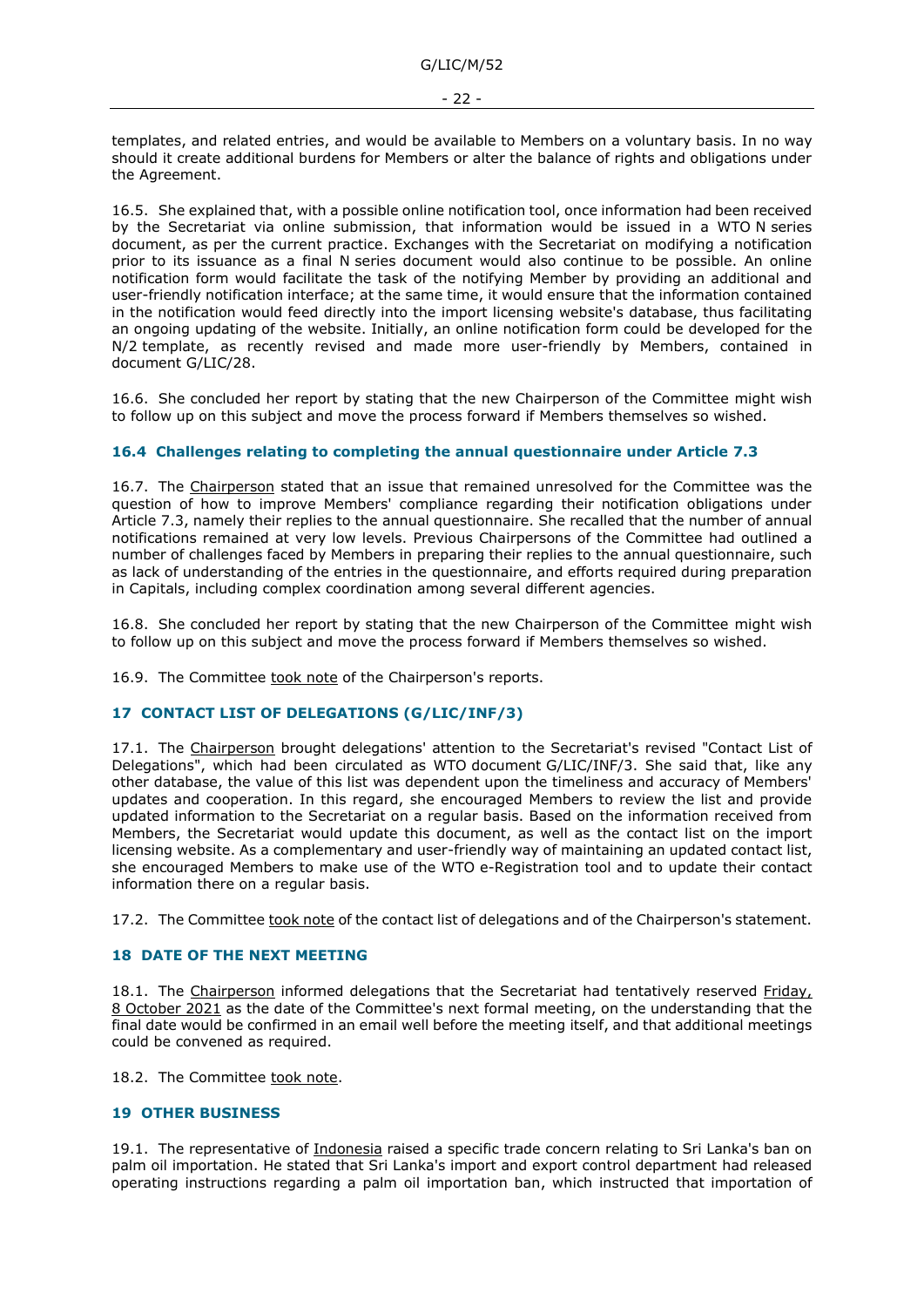palm oil under HS Code 15.11 (1511.10.00, 1511.90.00, 1511.90.10, 1511.90.20, 1511.90.30, and 1511.90.90) was temporarily suspended, from 5 April 2021 until further notice. He said that his delegation sought a response from Sri Lanka regarding its objectives or rationale for this palm oil importation ban. Although it had been claimed that the palm oil importation ban had been temporary, the policy did not specifically mention its duration. He added that such a policy could have systemic implications for global trade in palm oil. Indonesia felt that the prohibition on imports of palm oil was inconsistent with several WTO rules, especially Article XI of the GATT 1994, Article 4.2 of the Agreement on Agriculture, and Article 3.2 of the Agreement on Import Licensing Procedures.

19.2. The Committee took note of the statement made.

19.3. The Chairperson raised the following items under "Other Business":

#### <span id="page-22-0"></span>**19.1 Workshop on Import Licensing Notifications**

19.4. The Chairperson recalled that, as part of its targeted technical assistance and capacity-building activities, the Secretariat had held regular Geneva-based workshops on import licensing notifications since 2017. She informed Members that the Secretariat was organizing another notification workshop in the days preceding the next formal meeting of the Committee, tentatively scheduled for 8 October 2021. The workshop would be held over two to three days between 4 and 7 October 2021. Depending on the prevailing sanitary situation and related measures in force, the workshop would take place in hybrid mode (with both in-person and virtual participation) or only in virtual mode.

#### <span id="page-22-1"></span>**19.2 Members' profiles and Secretariat analysis of import licensing procedures in five sectors**

19.5. The Chairperson said that the Secretariat had been conducting research based on the recently established import licensing website and database. Specifically, the Secretariat had compiled a range of import licensing data by Member (based on Members' profiles), which had been made available to the Committee in document RD/LIC/16. This informal document contained information that was derived from the database and Members' notifications. She noted that it represented ongoing work, and she encouraged Members to review it and provide any feedback, edits, corrections, or additions to the Secretariat. She added that the Secretariat was also working on a WTO Staff Working Paper reviewing import licensing procedures in five sectors, namely: hazardous chemicals; rough diamonds; fertilizers and pesticides; pharmaceutical products; and hazardous waste. She asked the Secretariat to present these papers.

19.6. A representative of the Secretariat explained that both papers provided examples of data that could be extracted from the database and the website. It demonstrated that there was a wealth of information that had been provided by Members through the notifications and that this information was now easily accessible and easily retrievable. The main purpose of these documents was to show the utility of this new tool to increase transparency and enhance information-sharing in the field of import licensing. He said that the first document, which the Secretariat would present in more detail at the present meeting, had been provided to delegations as document RD/LIC/16 and contained information on import licensing procedures organized by Member. It had been put together for ease of reference, and the information it contained could be easily retrieved from the website itself. This document was provided for Members' review and feedback, so Members wishing to send edits, corrections, or comments to the Secretariat could helpfully improve it. The second document was a Staff Working Paper comprising a sectoral review of import licensing procedures covering five sectors. It was based on information retrieved from Members' import licensing notifications as well as other publicly available information taken from other relevant international organizations.

19.7. Another representative of the **Secretariat** presented the Member profiles in document RD/LIC/16 in more detail. She explained that each profile consisted of an introduction and seven parts. The introduction contained information on a Member's ranking in world trade merchandise imports for 2019, excluding intra-EU trade. This was followed by the Member's date of WTO accession, and contact details for the relevant delegate in Geneva, if provided. Part 1, organized by Member, provided information on all of the product categories for which import licensing regimes were applied by that Member. Part 2 contained information on recently updated and recently introduced legislation. Part 3 covered a Member's stated justifications for applying